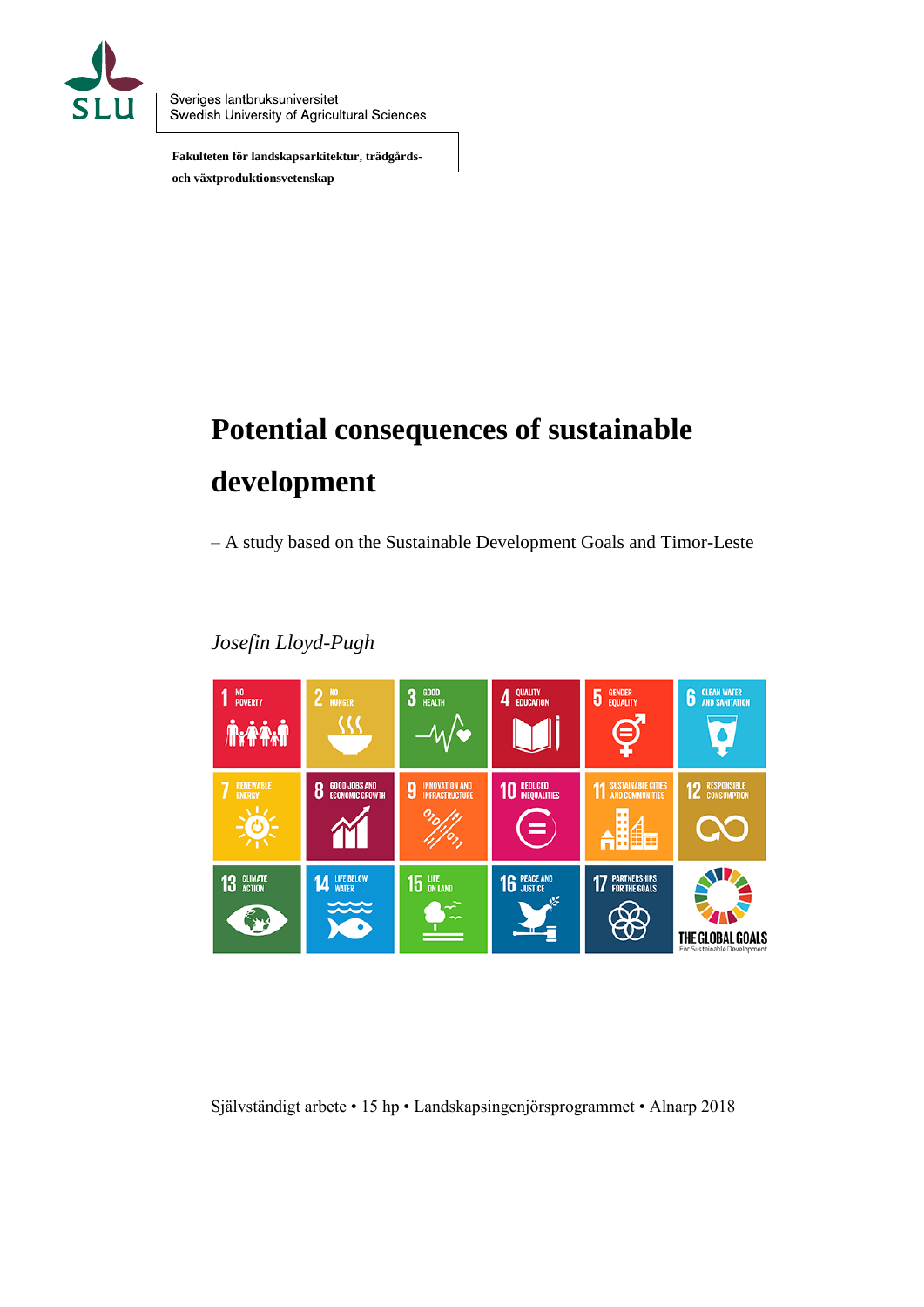#### **Potentiella konsekvenser av hållbar utveckling**

– En studie baserad på de hållbara målen och Timor-Leste Potential consequence of sustainable development – A study based on the Sustainable Development Goals and Timor-Leste

**Författare**: Josefin Lloyd-Pugh

**Handledare**: Anna Peterson, SLU, Institutionen för Landskapsarkitektur, planering & förvaltning **Examinator**: Mats Gyllin, SLU, Institutionen för arbetsvetenskap, ekonomi och miljöpsykologi

**Omfattning**: 15 hp **Nivå och fördjupning:** G2E **Kurstitel:** Bachelor Project in Landscape Architecture **Kurskod:** EX0787 **Program:** Landskapsingenjörsprogrammet **Utgivningsort:** Alnarp **Utgivningsår:** 2018 **Omslagsbild:** Amélie Lambert-Serrant Available at: https://commons.wikimedia.org/wiki/File:17-objectifs-odd-unicef.png **Elektronisk publicering:** http://stud.epsilon.slu.se

**Nyckelord**: Sustainable Development, Timor-Leste, The Sustainable Development Goals, Social development and The United Nations

SLU, Sveriges lantbruksuniversitet Fakulteten för landskapsarkitektur, trädgårds- och växtproduktionsvetenskap Institutionen för landskapsarkitektur, planering och förvaltning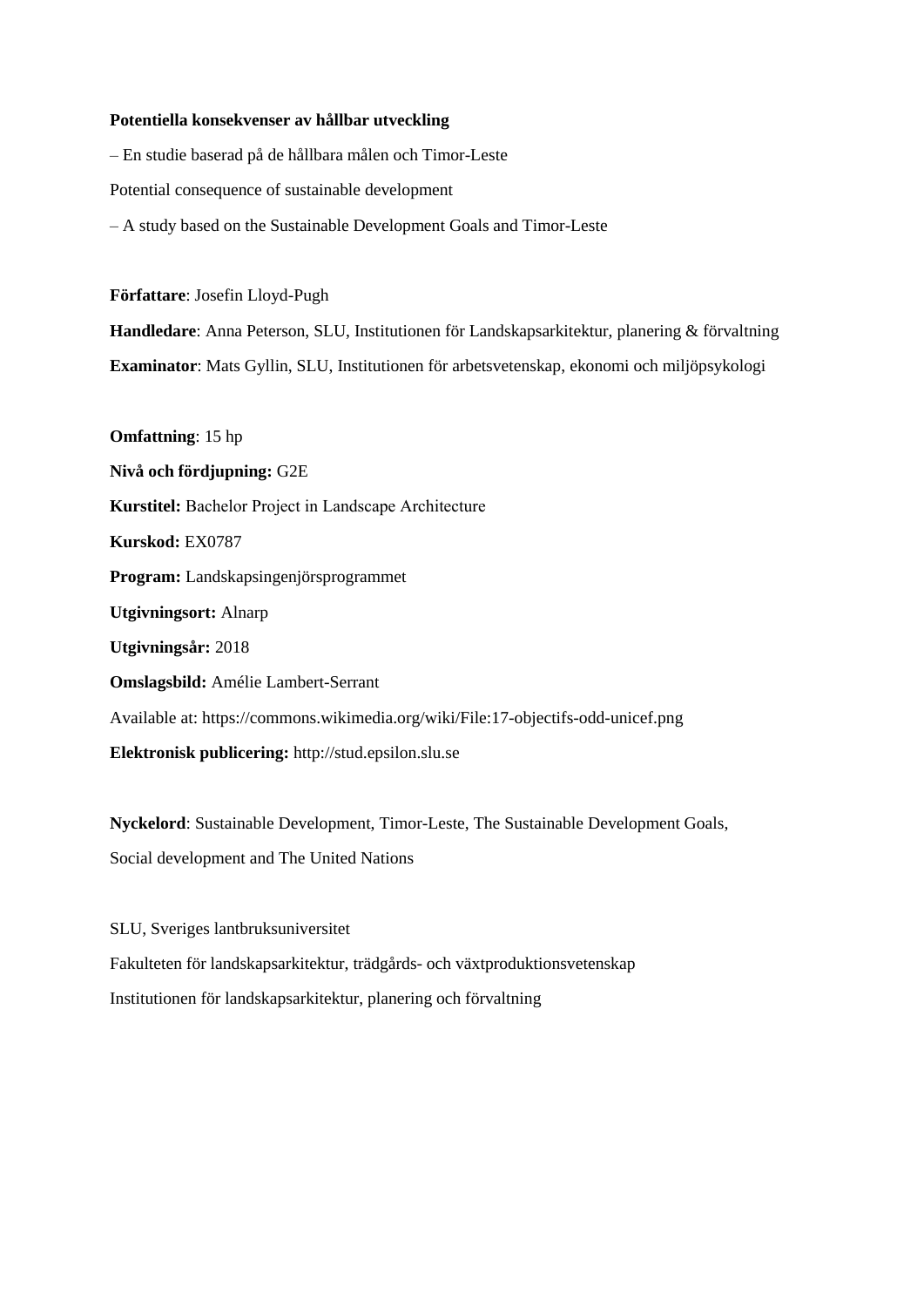## **Acknowledgements**

I will follow through this study with an open mind and great awareness that there is not one single right answer when it comes to sustainable development but hopefully with a better understanding of the consequences of the concept. My personal goal is that by understanding the purpose of this study I will gain valuable lessons of how to move forward and make something that is already good even greater for the future.

My burning interest for international relations and social development has always been with me as I am born to a Swedish mother and a British father and therefore since birth have had two cultures. The dual cultural legacy is a big part of my identity and something I value highly. My curiosity and broad interest in the society has always inspired me to analyse and explore the society and world that I live in. I therefore decided to study one year at University of Melbourne in Australia. At University of Melbourne I was further educated in the concept of sustainable development and was introduced to the sustainable development implementations in Timor-Leste.

My upbringing combined with my environmental studies, I believe has put me in the forefront of understanding the importance of progressing sustainable development. My ambition is to work towards a balanced interest for sustainable development across all branches to influence the development towards a more environmentally conscious society. Therefore I found sustainable development and Timor-Leste not only interesting because of the topics discussed but the opportunity to work with my favourite subjects from a completely new perspective.

It is the combination of sustainable development between different cultures and people that primary interests me in further deepening my knowledge in how a western concept, such as sustainable development, impact an eastern society such as Timor-Lestes'. I am a strong believer that it is always important to understand every aspect of a concept, both negative and positive, to fully be able to continue developing.

I would also like to thank my supervisor Anna Peterson knowing that this study would not have been possible without her. I greatly appreciate her enthusiasm and support.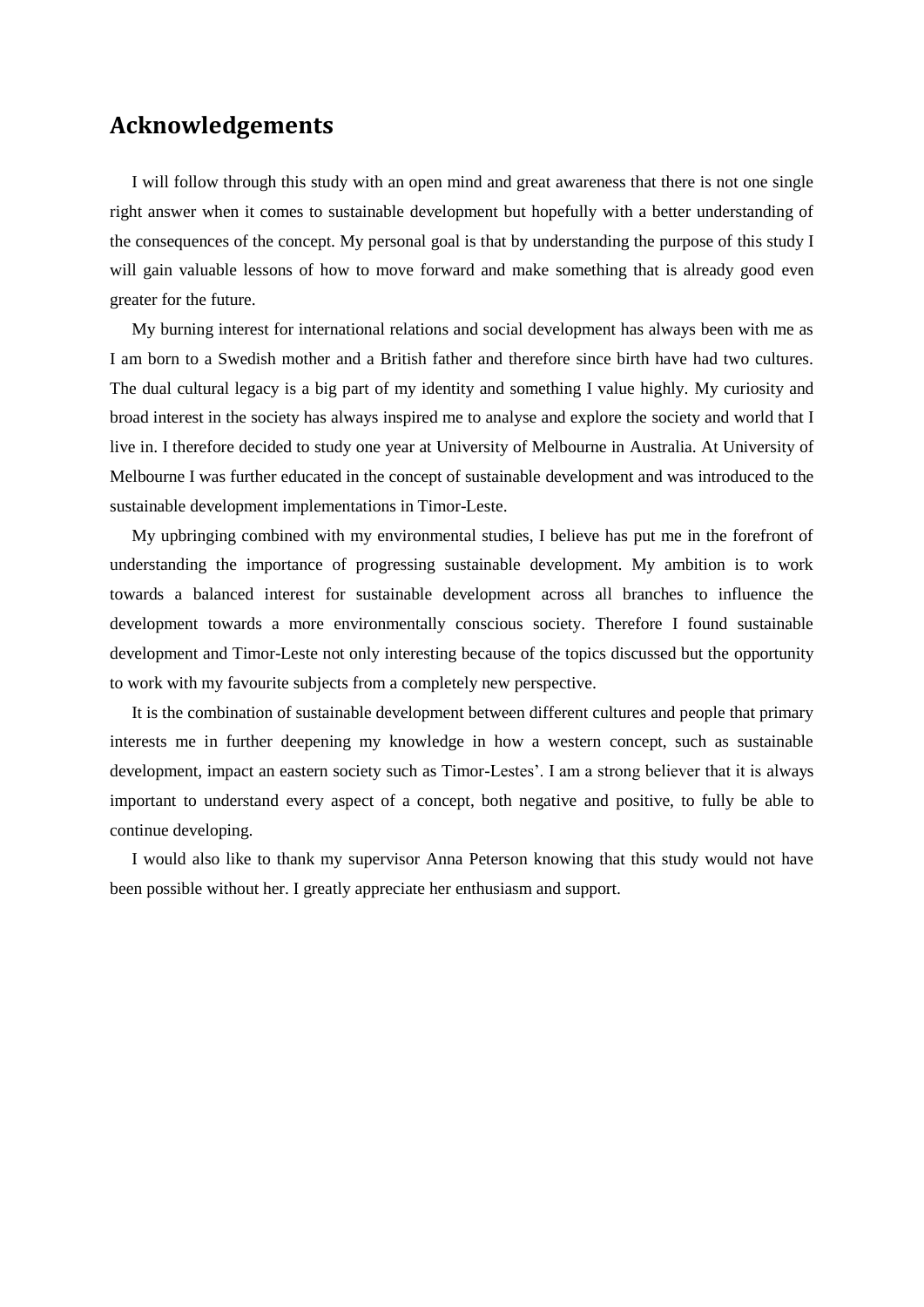## **Abstract**

Sustainable development has been overpowered by the urge and haste to develop political economic growth over the will to sustain and develop social development. Sustainable development has become the buzz-word of the last centuries and is commonly used as voices around the world are demanding leadership and international policies on poverty, inequality and climate change. Demands on worldwide sustainable development have spread like wildfire and so has the progress of the concept. Aligned with the increased interest, potential consequences of the concept have become a reoccurring discussion and a subject famous for its complexity.

The research area of this literature study is the potential consequences of sustainable development. The United Nations' Sustainable Development Goals and Timor-Leste are the specific target fields.

The aim of this study is to achieve clear indications of how the consequences of sustainable development influence the outcome of sustainable development implementations by answering two research questions; firstly, what are the major potential consequences of sustainable development? And secondly, how have these consequences influenced the sustainable development implementations in Timor-Leste?

This study has shown that the consequences of sustainable development are that the concept is built on an oxymoron, is a result of westernisation, and is rushing development. All consequences were strongly interlinked with each other and were proven to influence the sustainable development implementations in general as well as specifically in Timor-Leste. The consequences were primarily proven to negatively influence the social and local development but also positively influencing the establishment of the Sustainable Development Goals in Timor-Leste.

The results of this study will help strengthening the strategy of how to further improve sustainable development implementations in the future.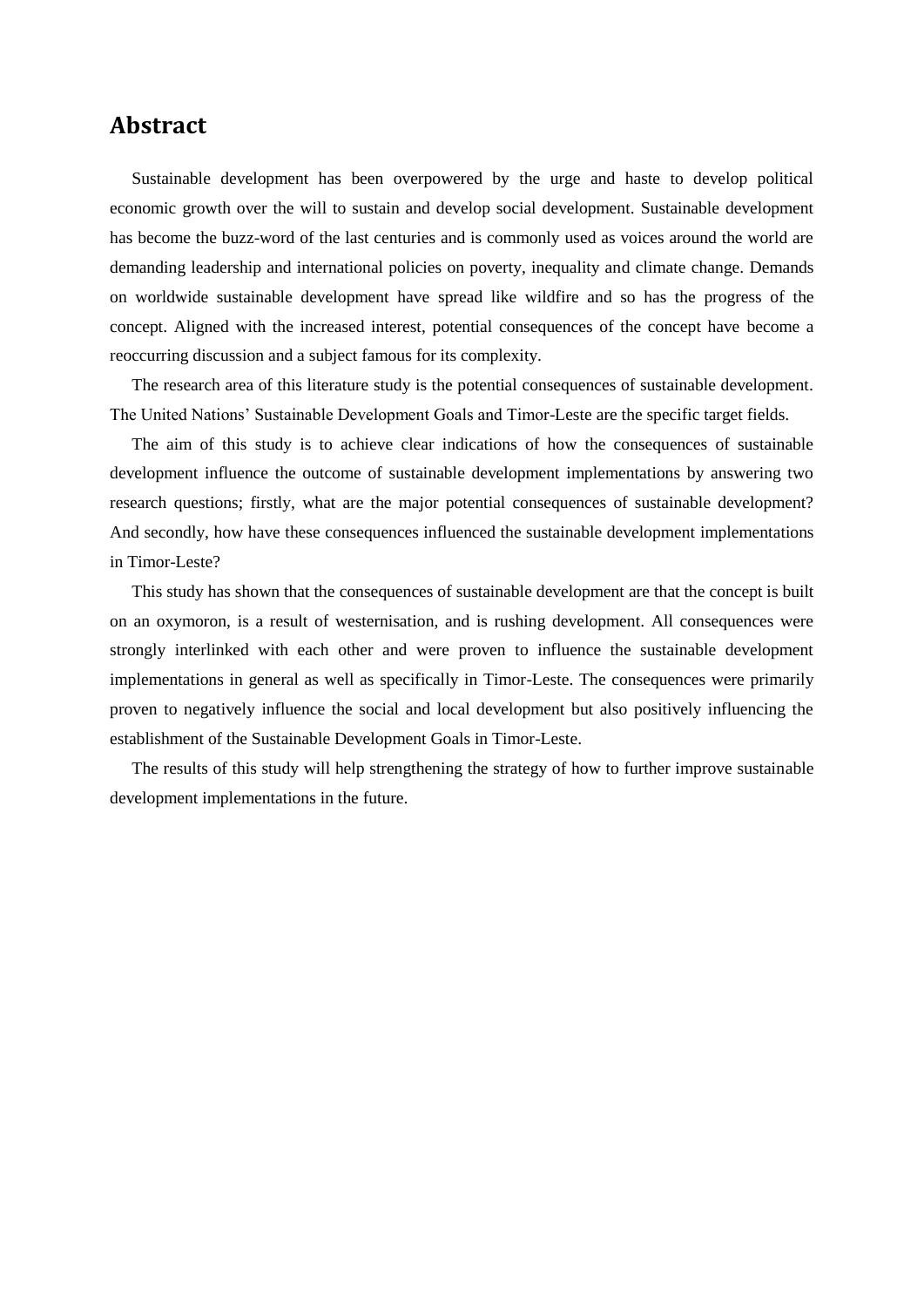## **Table of contents**

| 1              |     |       |  |  |  |
|----------------|-----|-------|--|--|--|
|                | 1.1 |       |  |  |  |
| $\overline{2}$ |     |       |  |  |  |
|                | 2.1 |       |  |  |  |
|                | 2.2 |       |  |  |  |
| 3              |     |       |  |  |  |
|                | 3.1 |       |  |  |  |
| 4              |     |       |  |  |  |
|                | 4.1 |       |  |  |  |
| 5              |     |       |  |  |  |
|                | 5.1 |       |  |  |  |
|                |     | 5.1.1 |  |  |  |
|                | 5.2 |       |  |  |  |
|                |     | 5.2.1 |  |  |  |
|                | 5.3 |       |  |  |  |
|                |     | 5.3.1 |  |  |  |
| 6              |     |       |  |  |  |
| 7              |     |       |  |  |  |
| 8              |     |       |  |  |  |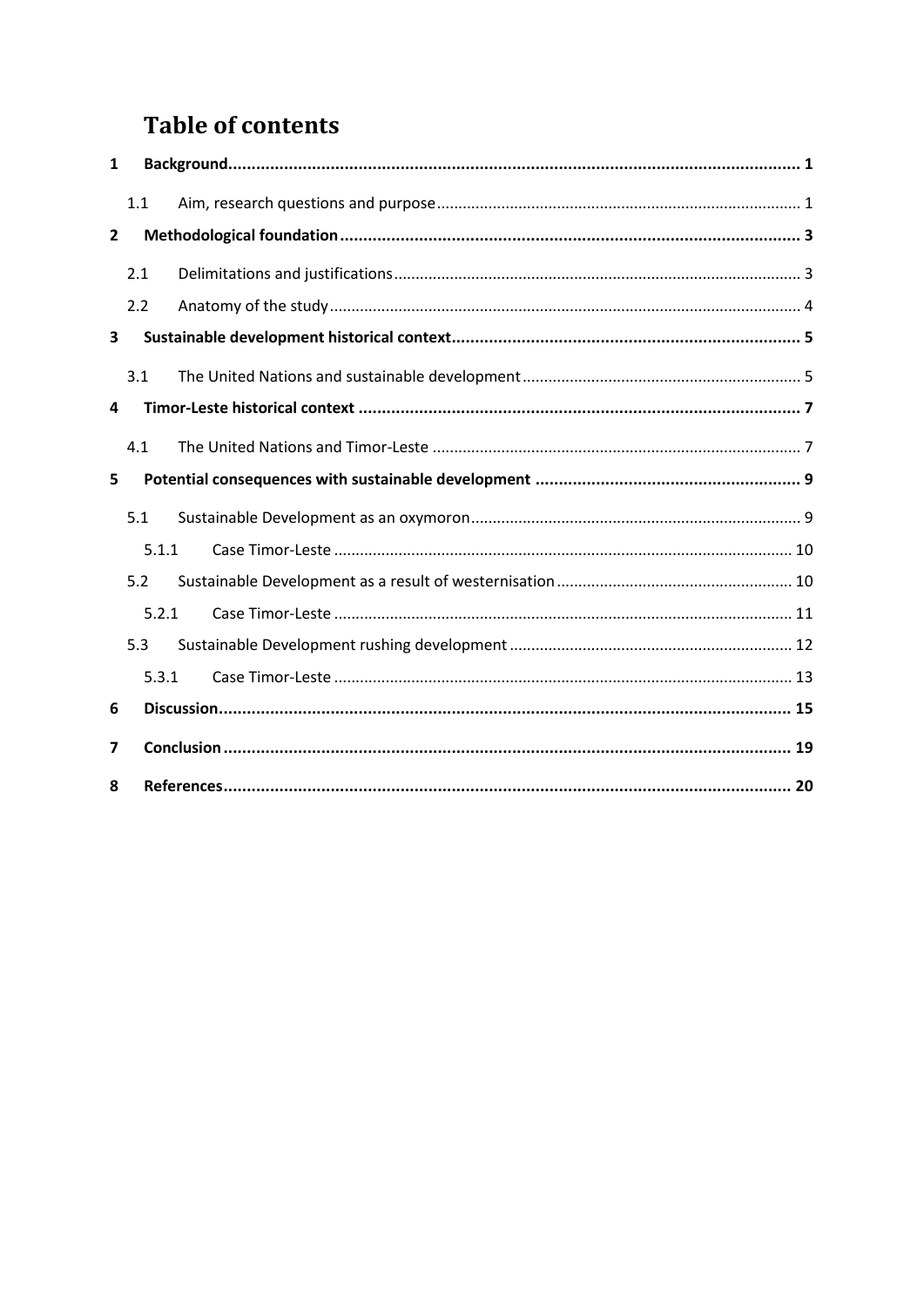## <span id="page-5-0"></span>**1 Background**

Timor-Leste is one of the youngest countries in the world having achieved its formal independence less than two decades ago in 2002. The collapse of the government left the post-conflict state in such a critical condition that the nation was put in front of the challenge to rebuild their nation and new government from scratch (Carvalho & Palmer, 2012). Due to the timing of the independence the challenge to rebuild Timor-Leste as a modern nation has included and evolved around sustainable development. The social, economic and environmental growth in Timor-Leste is therefore tied to the general interest for sustainable development (Brand, 2012).

There is a need for further knowledge of the consequences of sustainable development in order to value the risk of failing to sufficiently consult and include locals from an outsider-concern oriented approach when developing a country. Previous research has failed to analyse the relevance of implementing sustainable development, when dealing with smaller scaled issues, such as the postconflict traumatised state Timor-Leste (Carroll-Bell, 2015).

This study is an attempt to increase interest in understanding both negative and positive outcomes of sustainable development; not the least from a developing countries' point of view. Both sustainable development and Timor-Leste are part of two well established research fields; however, the sustainable development in Timor-Leste is a sidetrack still worth developing. Studies on sustainable development as a concept is a relevant study field as the concept is growing and becoming a part of every aspect of our modern society, especially since the launch of the United Nations Sustainable Development Goals in 2015. The concept has since then expanded from consisting of three Ps; people, profit and planet, to five Ps by adding peace and partnership (UN, 2015).

Studies on sustainable development in specifically Timor-Leste is of relevance as its regarding such recent and present history in a new country with great sustainable development interests. Timor-Leaste has since independence day experienced successive waves of foreign aid and sustainable development schemes. Many of these programmes have been argued to have been fraught with issues; and are often accused of failing to sufficiently include social development (McGregor 2007; Dada 2016).

#### <span id="page-5-1"></span>1.1 Aim, research questions and purpose

The aim of this study is to achieve clear indications of how the consequences of sustainable development influence the outcome of sustainable development implementations. The following research questions will function as guidelines throughout the study:

#### *1. What are the major potential consequences of sustainable development?*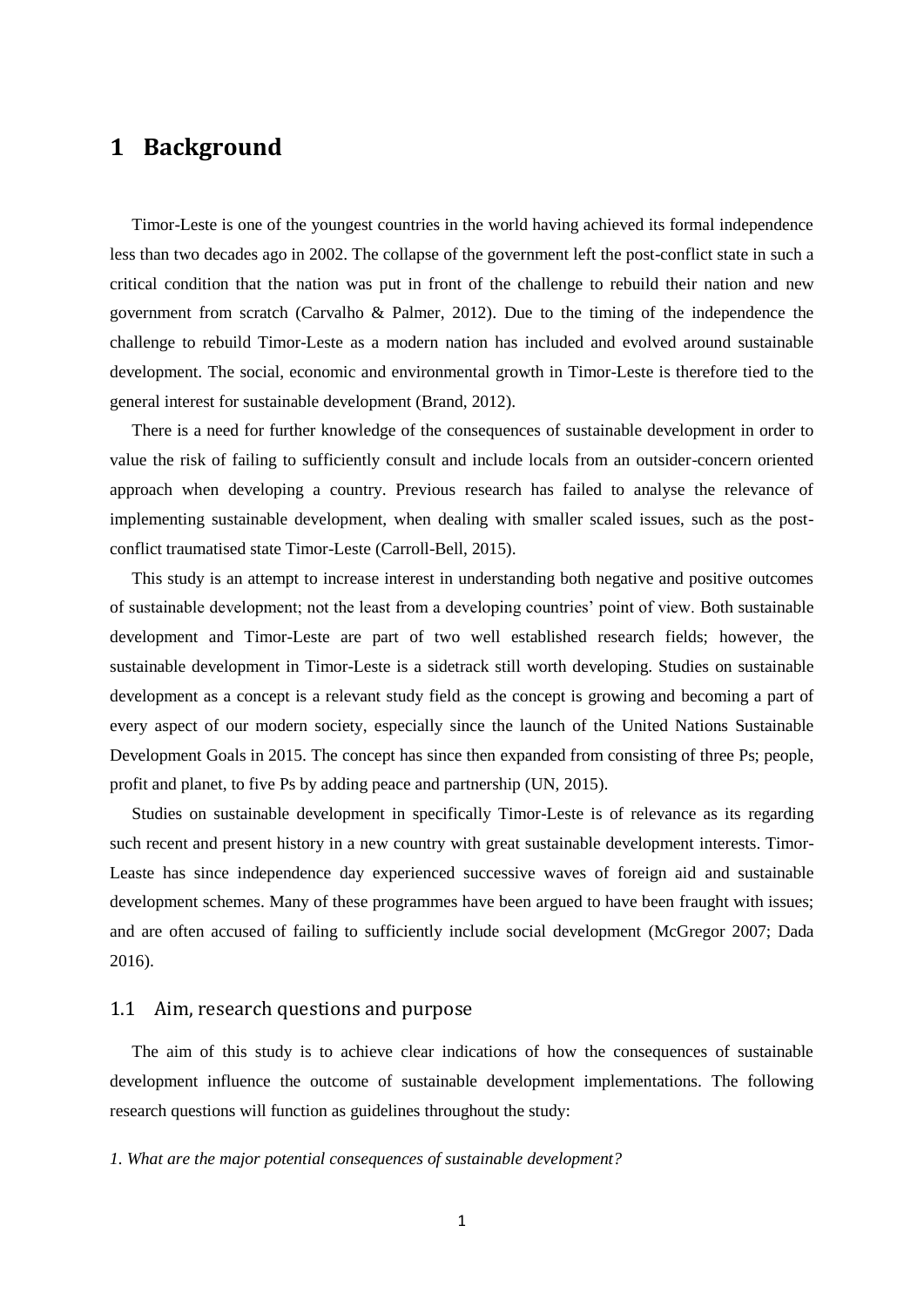*2. How have these consequences effected the sustainable development implementations in Timor-*

*Leste?*

The purpose of this study is that the answers to my research questions will strengthen the strategy of how to further improve the implementation of sustainable development in the future.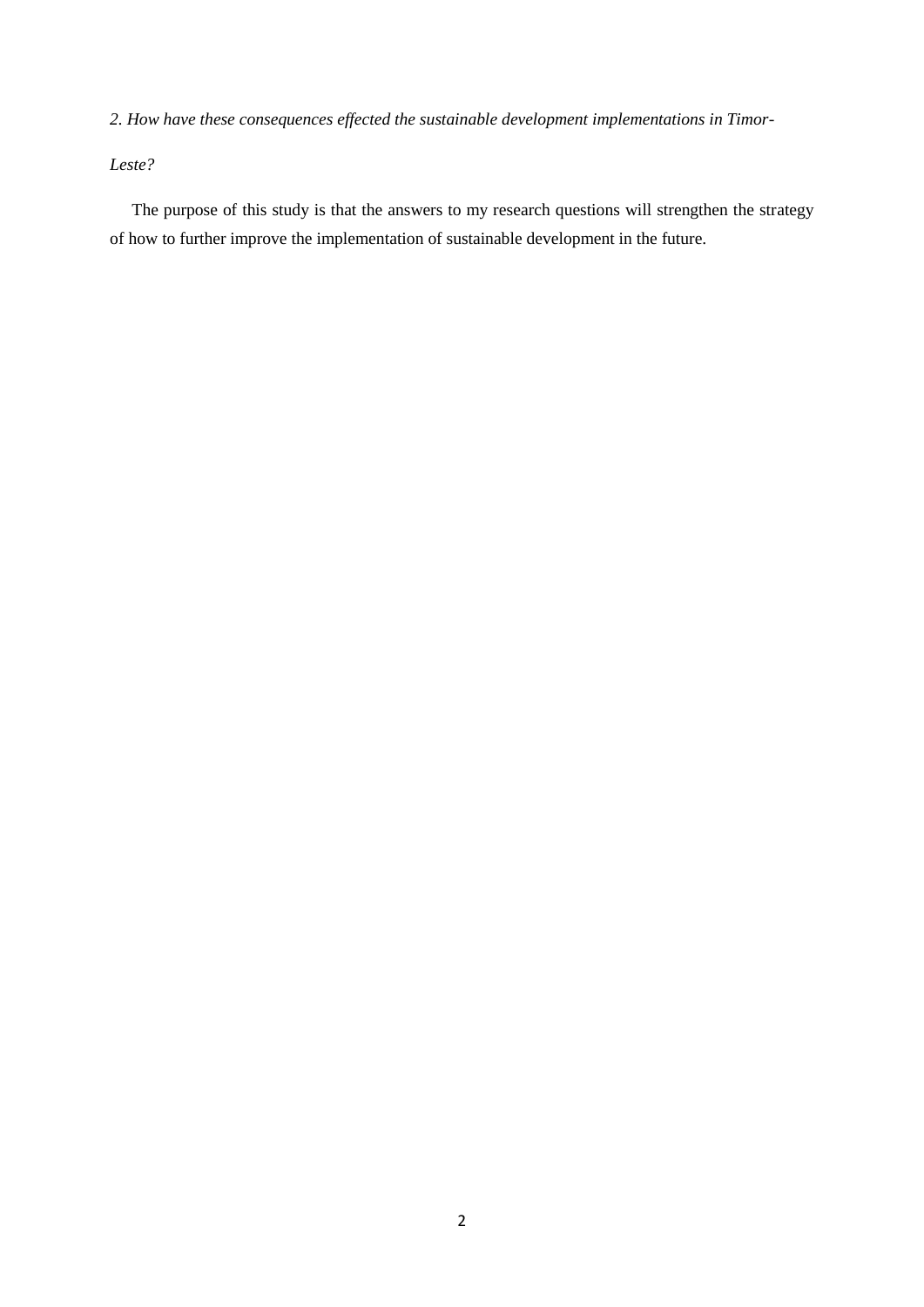## <span id="page-7-0"></span>**2 Methodological foundation**

This study is basing all its material on previous studies and therefore classifies as a literature study. This is a suitable method as I am writing my study from Sweden and there is already a wide range of previous studies performed both onsite and offsite, providing enough literature to gather material promoting both for and against sustainable development implementations in Timor-Leste. However, there is a lack of academic journals criticising the Sustainable Development Goals. Most possibly because the Sustainable Development Goals are being implemented in present time and it is therefore difficult to draw any conclusions on the results yet. Therefore the majority of the criticism towards sustainable development in this study is based on and connected to previous critical studies of the concept as a whole.

Previous methods used for studies on sustainable development and Timor-Leste have often been field studies or literature studies. The major difference in these two methods is that the research data in a field study is gathered onsite from "the real world" and literature studies gather data offsite based on previous studies. The common ground is that different methods are used for the same purpose; to gather enough material to answer the research questions. There are both strengths and weaknesses with every method and the most appropriate often depends on the study field (Hartley, 2009).

Most literature used in this study are academic, especially in the form of original articles published in scientific journals but also legitimised websites relevant to the subject, particularly the United Nation's and Timor-Leste's official websites. Much of the academic journals are recommended reading material for students studying The Bachelor of Environments at University of Melbourne, this to guarantee academically accepted and relevant sources. Sources that are not recruited from the University of Melbourne are sourced via Google Scholar mainly via key words such as, sustainable development, Timor-Leste, the Sustainable Development Goals, social development and the United Nations. To guarantee quality sources no academic readings were taken into account unless shown to have been previously cited in other studies.

## <span id="page-7-1"></span>**2.1 Delimitations and justifications**

There are many different fields to explore within sustainable development and therefore delimitations are needed.

Firstly, there are three dimensions of sustainable development; social, environmental and economic. In order to achieve sustainability, interest in social, economic and environmental development needs to be balanced evenly so they are essentially as important as each other. However, the interests of these three sustainable development dimensions are often unbalanced and depending on the sustainable development cooperation the concept is often analysed through different frameworks matching the co operations main interest. In general the social dimension has commonly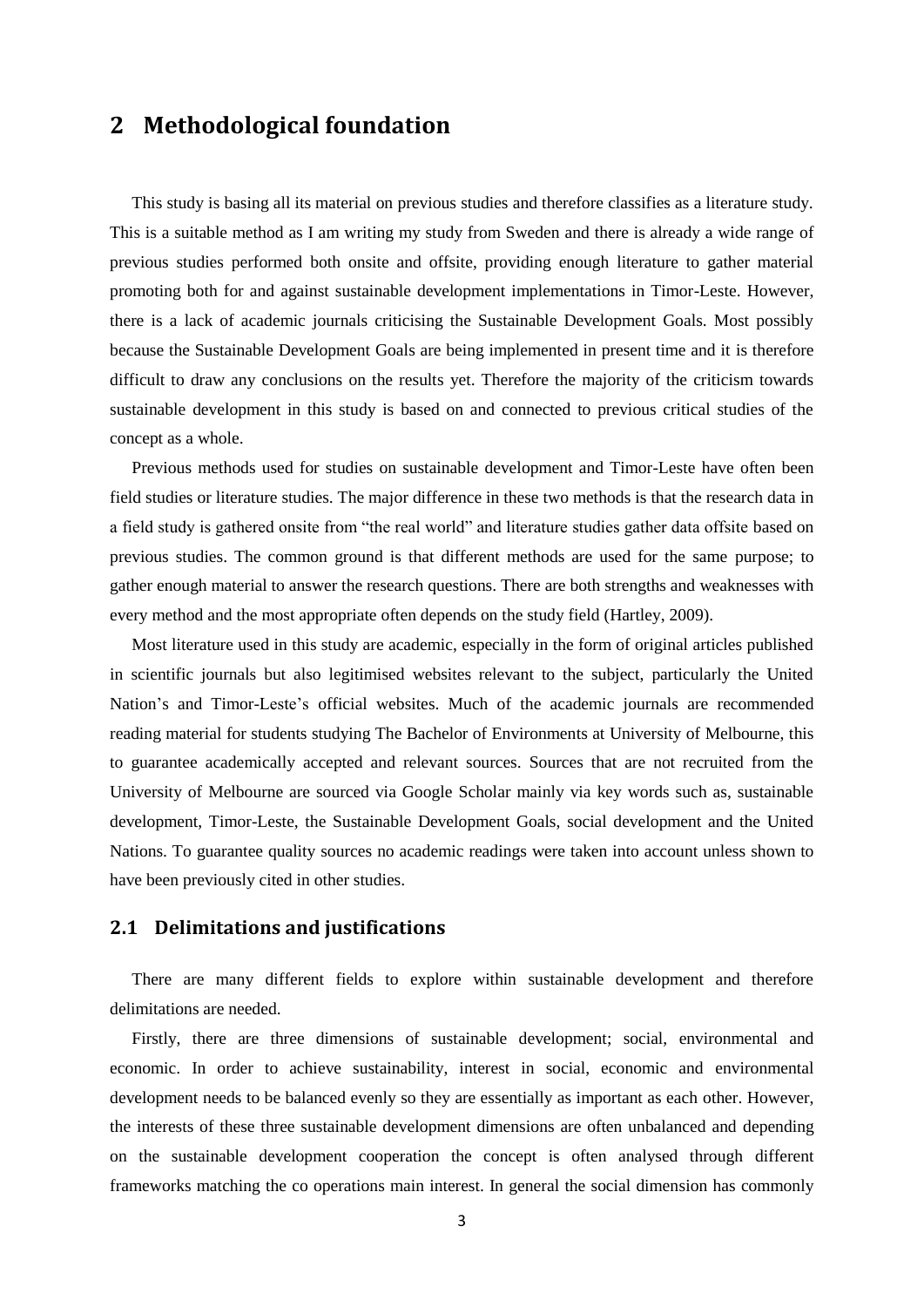been recognised as the weakest dimension. This uneven balance of interests in development has slowed the process of sustainable development down (Lehtonen, 2004). Since previous interest in social development is proven to be the weakest and there is a need for a balanced interest in order to reach sustainable development, it is of relevance to mainly focus this study on the social dimension.

Secondly, sustainable development is analysed through different scales. By focusing on the social dimension through a local scale the importance and complexity of meeting local conservation and priorities through a concept based on a global scale will be highlighted.

Finally, the study is limited by the choice of method. As the study is based on the literature method this study will look at potential consequences exclusively through previous research and will not analyse the subject onsite or via Timorese locals or experts. The study is written from Sweden and without the insight of being physically onsite. The strengths of using the literature and offsite method is that the author is not manipulated by the onsite environment and therefore able to keep a more personal neutral option that favours a fact based study. The weakness is that social development is difficult to truly measure from offsite. The risk being that the results of the research questions is not relevant from a personal local Timorese's perspective.

#### <span id="page-8-0"></span>**2.2 Anatomy of the study**

Throughout the study sustainable development and Timor-Leste is explained both in and out of relation of each other. In the following section 3 and 4, important contextual information are given, where separate brief historical contexts of sustainable development and Timor-Leste are presented. Sustainable development's and Timor-Leste's relationship with the United Nations will also be introduced in these sections. Sustainable development and Timor-Leste are mostly explained out of relation of each other in these sections, except for in section 4.1.

Thereafter, in section 5, summaries of potential consequences of sustainable development in general are explained, each consequence is also explained in context of Timor-Leste. Therefore each sustainable development consequence is explained both in and out of relation of Timor-Leste in this section and will answer research questions 1 and 2.

<span id="page-8-1"></span>In section 6 summarises of the different potential consequences are further discussed including the authors personal view on the consequences of sustainable development and the influences of sustainable development implementations. To complete the study a conclusion is given in section 7.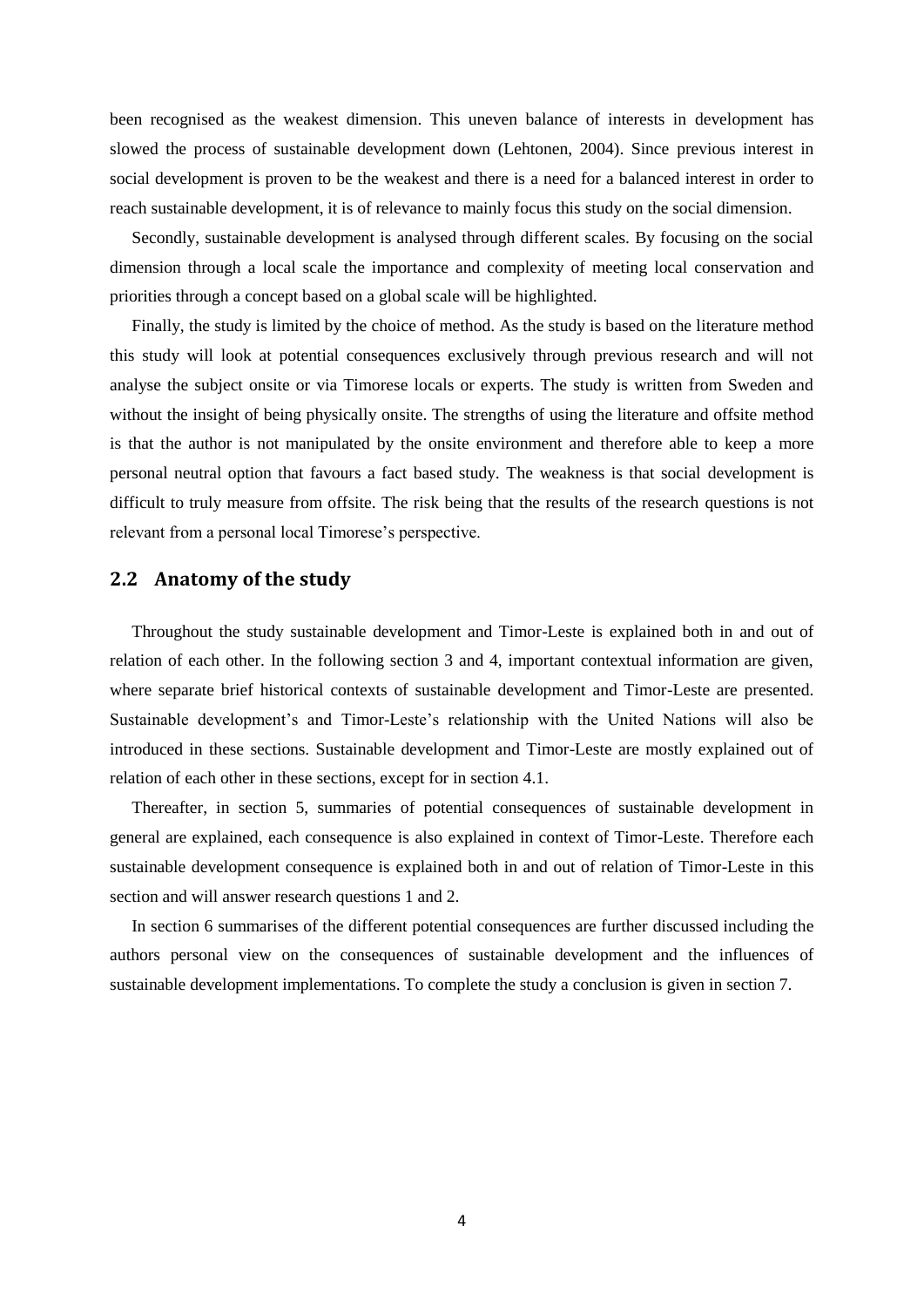## **3 Sustainable development historical context**

The most commonly used definition for sustainable development was coined in United Nations' (hereafter UN) report *Our Common Future,* also known as the Brundtland Commission's report, in 1987. Brundtland's definition states that sustainable development is the kind of development that meets the needs of the present without compromising the ability of future generations to meet their own needs (Redclift, 2005). Sustainable development has since the Brundtland Report become a politicised concept that evolve around the decision making for social, economic, and environmental development across the world.

There are three dimensions of sustainable development; social, economic and environmental (Lehtonen, 2004). The three dimensions are also commonly recognised as the triple bottom line or as the three Ps; People, Profit and Planet (Żak, 2015). In order to achieve sustainability, all three dimensions need to be balanced evenly. Achieved balance allows long-term social inclusion, economic growth and environmental protection (UN, 2017a).

Out of the three dimensions, the social development has commonly been recognised as the weakest. This has created an uneven balance of interests in development which slows the process of a sustainable and developed society down. In general terms the issue with social development is that is it difficult to measure and very individual depending on the situation. A global and commonly accepted definition for social development is not available, largely because there is no global agreement on what 'social' means. This primarily because social development is bipolar - meaning that it refers both to individual and collective levels. Therefore the perception of 'social' differs depending on the underlying framework and context (Lehtonen, 2004). Melamed, Scott and Mitchell (2012) states that the history of a balanced international sustainable development policies is not encouraging, as social, economic and environmental development has been proven hard to link and put together into a working policy in the past.

However, in recent years interests in social development has gained increased recognition. Social development is now often commonly entwined with economic and environmental development which creates better conditions for a sustained and developed future (Colantonio, 2009).

## <span id="page-9-0"></span>**3.1 The United Nations and sustainable development**

The UN as an intergovernmental organisation, has since the end of the second world war in 1945, been on a mission to unite the world in order to keep world peace. The UN promotes international cooperation and work towards developing friendly relations, maintaining peace between nations and currently exist of close to 200 Member States. The idea is that the UN function as a platform where the Member States discuss, and hopefully agree on, ways to solve global problems together. The UN has for the majority of its existence prioritised the upholding of the protection of human rights and the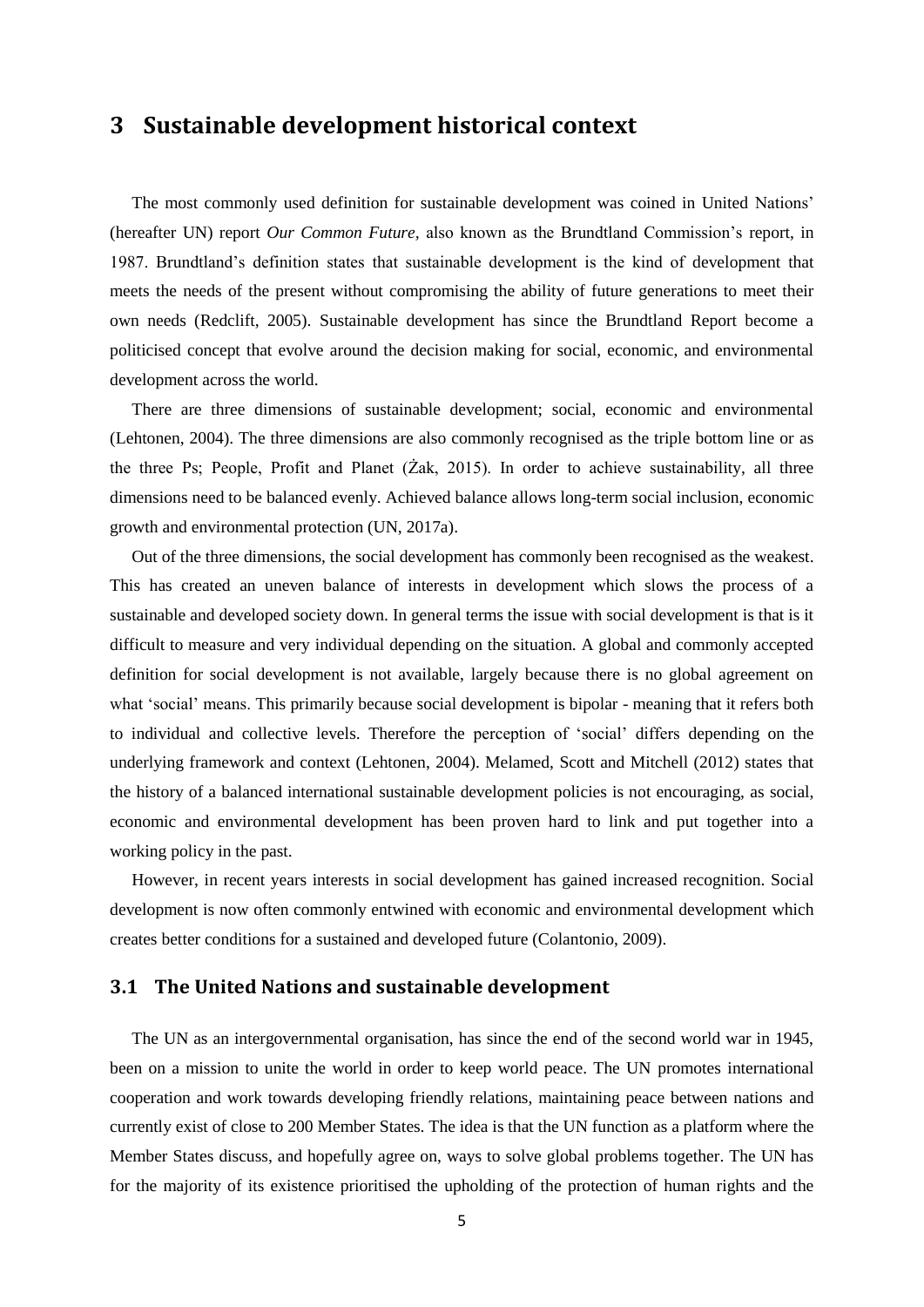promotion of democracy. In recent years and present time, the Members States are also working together to fight climate change. The UN have the last decades merged all of their previous priorities together with climate change and fitted all of these priorities into the concept of sustainable development. Sustainable development is therefore now one of the UNs' main priorities when confronting the world issues of the 21st century. The understanding is that sustainable development will lead the path for the UN to maintain and reach all of the UNs' priorities. This has resulted in a number of different sustainable development meetings, reports, global climate agreements and portals launched by the UN (UN, 2017b).

In September 2000 the world was railed around a common 15-year agenda to tackle the indignity of poverty. Eight Millennium Development Goals (hereafter MDGs) were established to measure universally-agreed objectives for eradicating extreme poverty and hunger. The goals included preventing deadly but treatable disease and expanding educational opportunities to all children, among other development imperatives (UN, 2017c). The results of the MDGs were a success and voices around the world started demanding further leadership on poverty, inequality and climate change. In 2012 world leaders came together at the United Nations Conference on Sustainable Development in Rio to discuss the process of establishing new ambitious and extensive universally applicable goals (UN, 2012).

By 2015, the target year for the MDGs, the Sustainable Development Goals (hereafter SDGs), came into effect to replace the MDGs. The SDGs, officially known as *Transforming our world: the 2030 Agenda for sustainable development*, are guiding policy and funding from 2015-2030 and began with a historic pledge to permanently end poverty everywhere. On January the 1st 2016 the implementations of the SDGs officially came into force all around the world. Unlike the MDGs, that distinguished developed and developing countries, the SDGs apply to all countries alike. The SDGs, compared to the MDGs, are more extensive and comprises 17 goals with collectively 169 targets. The 17 goals have also extended the three Ps of sustainable development; people, profit and planet, into five Ps by adding peace and partnership. All goals and targets are interlinked, equally as important and related to climate change. The SDGs are not legally binding and the success of the goals relies on each country to take ownership and responsibility. Each country is expected to establish a national framework by implementing the goals into national plans, programmes and policies. Each country is also expected to follow-up and review the process of the SDGs. By creating national none legally binding frameworks the SDGs encourage all stakeholders to contribute towards reaching the goals in a way that is adapted to best ability, ensuring that no one is left behind (UN, 2015).

The common difference from previous sustainable development initiatives is that the SDGs include everyone, not just world leaders or richer countries but also private people and poorer countries, to participate. The SDGs in particular encourage everyone to have the ambition to live up to the goals to their own ability. This has resulted in a broader range of engagement, awareness and intuitive around the world (UN, 2017c).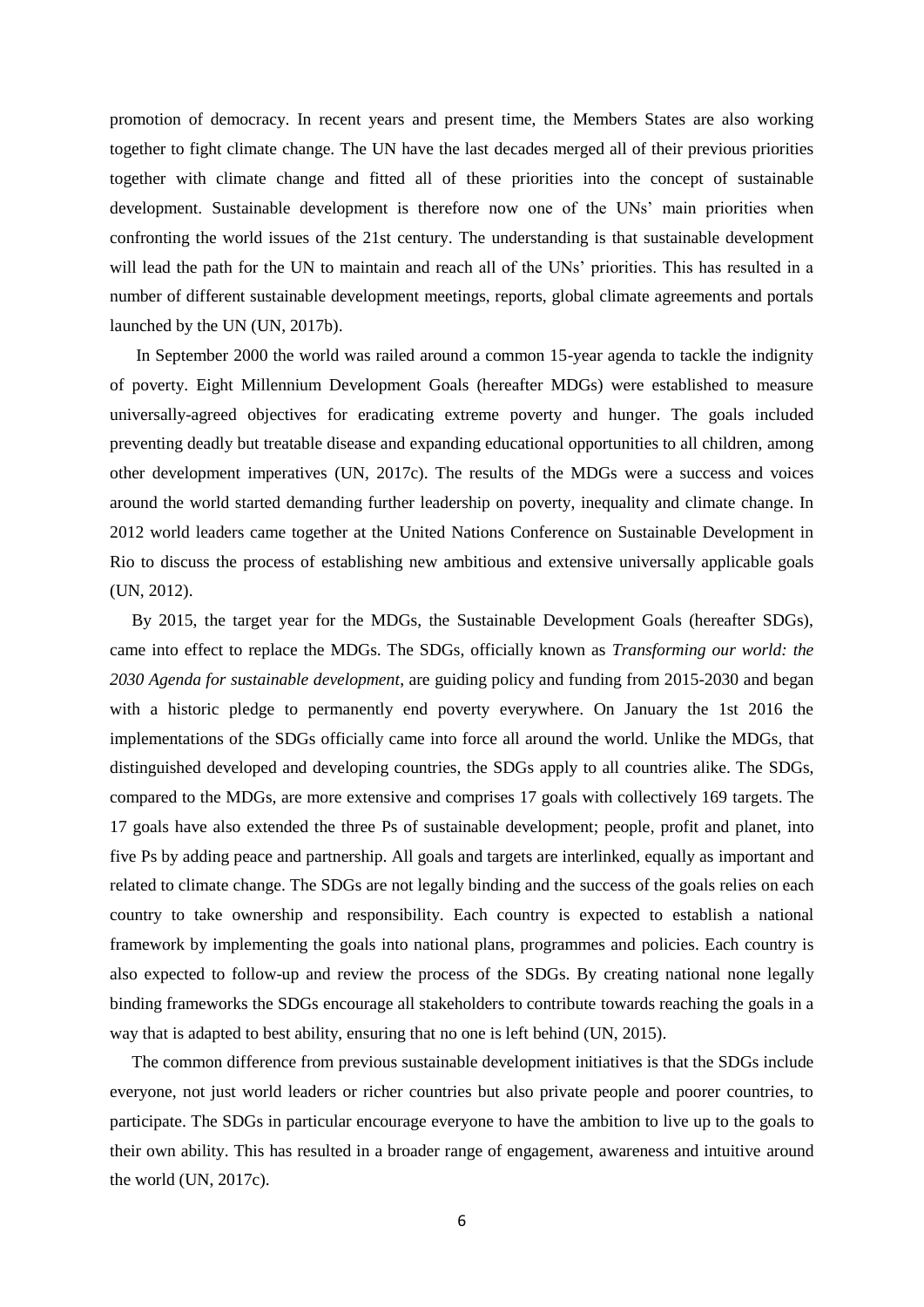## <span id="page-11-0"></span>**4 Timor-Leste historical context**

Timor-Leste has a rich international history, possessing a longstanding colonial legacy with over 400 years of Portuguese colonisation, 24 years of Indonesian occupation, and three years of UNs' transitional administration period. In 1999 a vote for independence was conducted which precipitated a violent, deadly and destructive backlash from militia groups (Carvalho & Palmer, 2012).

During colonisation, the Portuguese exploited the environment and natural resources in Timor-Leste but unlike most other colonials, the Portuguese did not intend to eradicate the local Timorese. This helped the Timorese society to preserve its native socio-political structure throughout the Portuguese colonisation. The more serious threat to the local population and social development began with the Indonesian occupation. The Indonesians demanded the Timorese to integrate with Indonesian culture and regime which the Timorese naturally resisted. A violent couple of decades followed and the local Timorese were quickly restricted from their socio-political rights.

In 1999, when Timor-Leste finally became free from the Indonesian regime, the country was left without a functioning government and without any legal Timorese representatives. Timor-Leste was left on its knees with a fallen economic, environmental and social society (Flores-Castillo, 2013).

Today the newly-independent country stands in front of the enormous task to stabilise their country and depend on international non-governmental support to do so. Poverty is still a major issue in Timor-Leste, especially in the rural areas where the majority of the population live (Carvalho  $\&$ Palmer, 2012). Carroll-Bell (2015) amongst other researches, argue that the desired outcome of a completely thriving new country is yet unfulfilled.

## <span id="page-11-1"></span>**4.1 The United Nations and Timor-Leste**

Timor-Leste's collapsed government left the state as a blank canvas for sustainable development organisations to paint their ideas and theories on (Carroll-Bell, 2015). For a large amount of nongovernmental organisations, the rebuild of Timor-Leste was a great opportunity to truly practice and test their sustainable development theories.

Since 1999 to present time, the UN has been involved in the rebuild of the nation with the aim of improving the future and general welfare of the Timorese. The UN was especially involved in the rebuild of the country as from 1999 to 2002, when the UN temporarily took over the administration on a peacekeeping and state-building mission. The aim was to improve the future and general welfare of the people in Timor-Leste. During the three years of administration, the UN assisted and provided technical advice and assistance to build strong and capable public institutions at national and subnational levels (Flores-Castillo, 2013). Many authors argue that Timor-Leste did not become completely independent until the United Nation's transitional administration period was over and Timor-Leste was left to fight for its own on the 20th of May in 2002 (Carvalho & Palmer, 2012).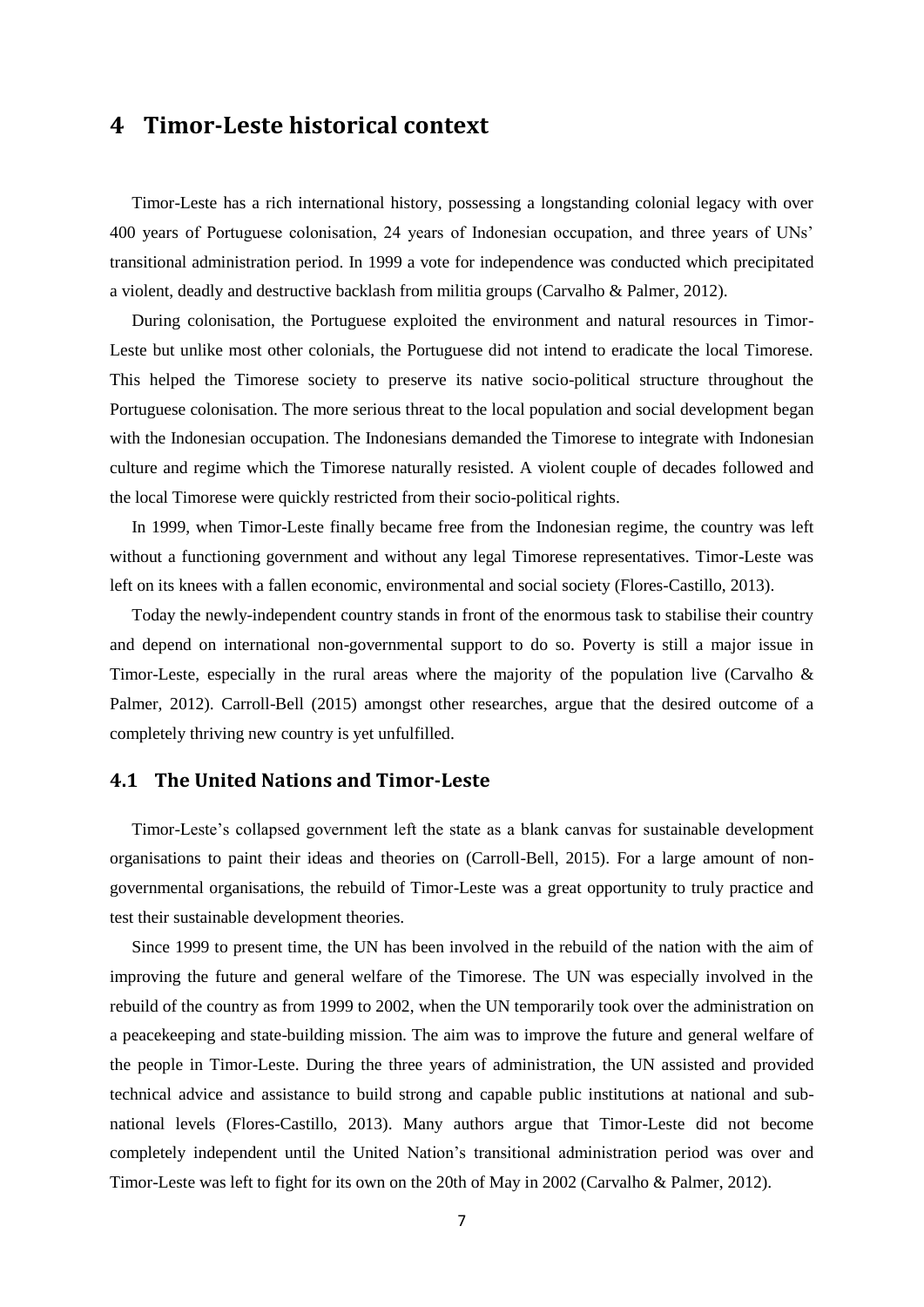Today, the UN's SDGs are functioning as a roadmap to balance the social, economic and environmental issues still remaining in the newly built state of Timor-Leste. The hope, perception and ambition are that Timor-Leste will reach a balanced sustainable and developed society in time of the SDG's target year, 2030. Over the recent years of independence Timor-Leste have ambitiously, and many times successfully, kept striving towards a sustainable and developed future (Timor-Leste, 2017).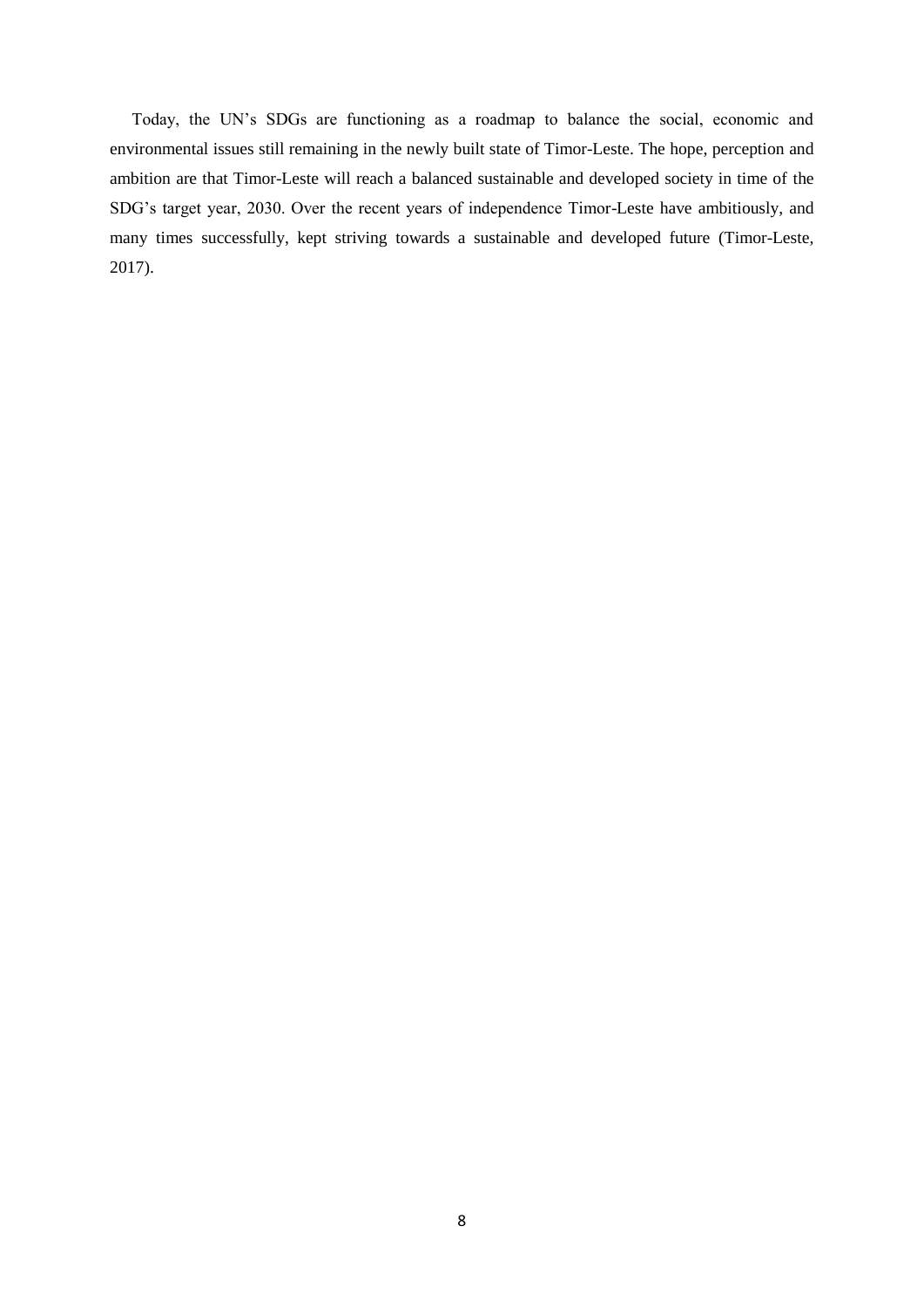## <span id="page-13-0"></span>**5 Potential consequences with sustainable development**

#### <span id="page-13-1"></span>**5.1 Sustainable Development as an oxymoron**

Although Brundtland's definition is generally seen as the coined and established definition for sustainable development, settling for one singular definition for the concept has been proven a great challenge in the past and is to present day a huge discussion. The issue may lay in the fact that sustainable development is built of two words, sustainable and development, both which individually are filled to the brim with multiple contradictory definitions. Having these contradictory terms appear in conjunction, sustainable development is often argued for being an oxymoron (Redclift, 2005).

Owens (2003) argues against Brundtland's definition with the argument that the search for a singular definition of sustainable development should be abandoned all together. Bender (2012) suggests that there are more likely a series of working definitions that all in their own way are correct, yet different, definitions of sustainable development. Other studies argue that if Bender's statement is true the inconsistency and open attitude towards sustainable development invites anyone to reapply and manipulate the term to fit their personal needs. This is argued to make sustainable development meaningless in practice as there is no guarantee that everyone's personal interests, hopes, and aspirations benefit the environment (Kates et al. 2016).

As proven, a generalised definition is difficult to achieve. Ostrom (2009) states that the biggest issue with sustainable development indeed is the broad range of definitions around the world. Her argument being that the inconsistency of technical terms and concept descriptions complicates the process of accurately measuring degradations and improvements of sustainable development. Ostrom (2009) continues by arguing that without a common framework to refer to the consensus of scientific findings of sustainable development is not guaranteed and results remain irrelevant if based on different frameworks.

Another outcome from the consequence is that the definition of the concept largely differs depending on how and by whom it is framed as people and organisations are known to frame matters in a way that ultimately benefit their own credibility (O'Neill et al, 2015). Sustainable development is often looked at through either an economic or environmental lens which has led to environmentalists and economists taking two different stands towards the meaning of sustainable development and this divide have created an "us and them" attitude. The differently framed definitions also acquire different amount of credibility in particular societies. As sustainable development acquire different amount of credibility in particular societies the definition of sustainable development display a great deal of interpretive flexibility which leads to varies interests to shape and frame their definition in a way that recruits the most amount of credibility and benefits their own interests (Miller, 2000).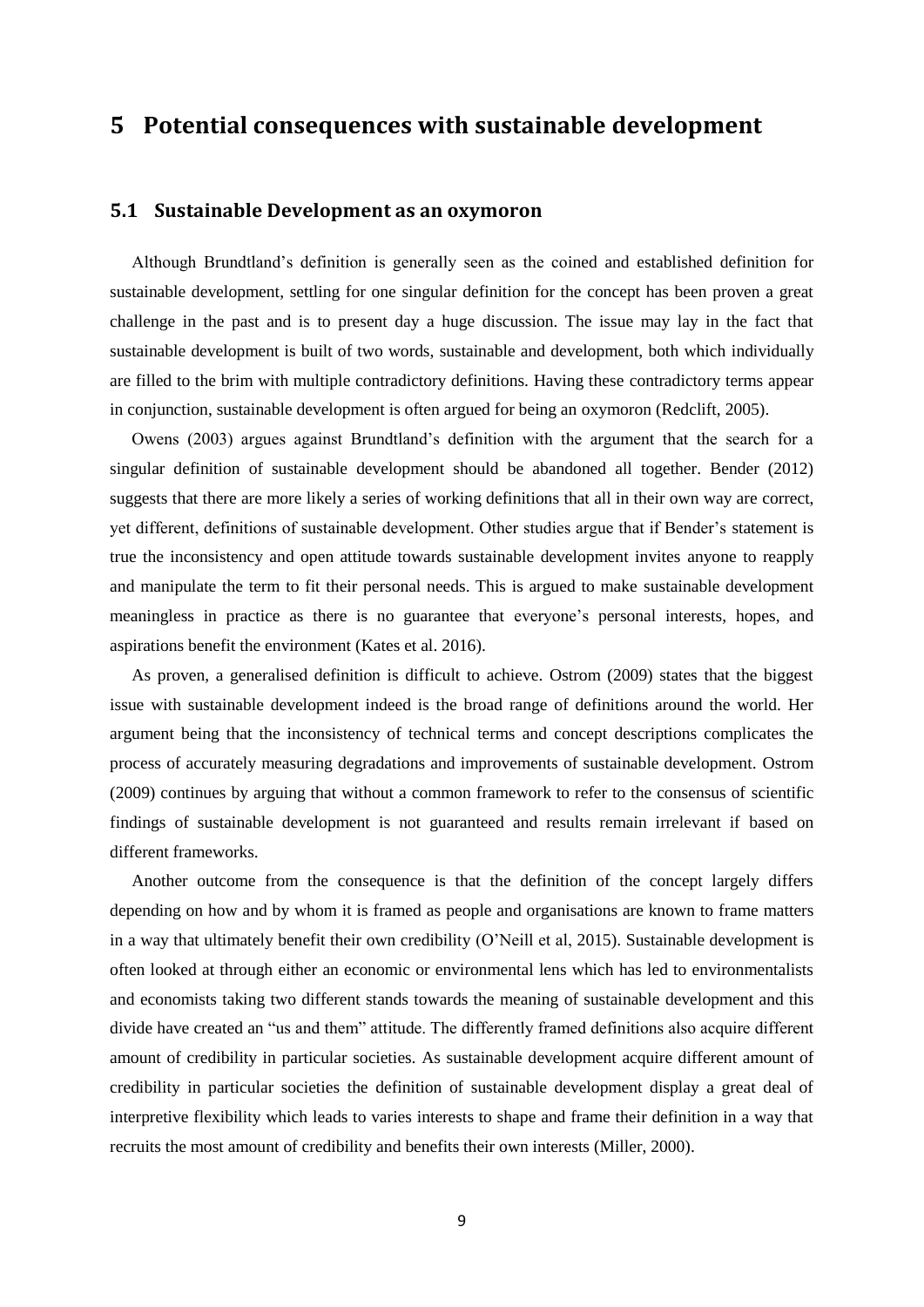#### <span id="page-14-0"></span>**5.1.1 Case Timor-Leste**

By the time of independence in Timor-Leste in 2002, the MDGs were already established and implemented around the majority of the world. This has resulted in a more stable and settled international idea and definition of sustainable development. Therefore, Timor-Leste missed out on the first confused decades of sustainable development as an oxymoron. This because, Timor-Leste have since independence day been able to use the MDGs as a guiding framework in their process of establishing their own governmental strategies of sustainable development. Timor-Leste was therefore in 2002, quickly able to agree on a national vision, much similar to the then exciting MDGs and also the later created SDGs. The government in Timor-Leste started off with creating an integrated package of policies aligned with the MDGs, called *Timor-Leste 2020, Our Nation Our Future*. Further using the MDGs as a framework and definition for sustainable development the government of Timor-Leste created a post-2015 consultation process to define a successor framework to the MDGs. The result being the currently used strategy plan, called *Timor-Leste Strategic Development Plan 2011-2030*  (hereafter SDP) (Timor-leste, 2010).

By 2015, the year of the launch of the SDGs, Timor-Leste was therefore in the forefront of sustainable development worldwide when considering their progress in establishing local strategic plans. The government in Timor-Leste had already embraced many of the SDG's in their local politics and could easily adapt and create a substantial roadmap for the implementations of each goal. Hence why Timor-Leste was able to adopt the SDGs on the 23rd of September, two whole days before they were formally adopted by the UN at the General Assembly (Timor-leste, 2017).

#### <span id="page-14-1"></span>**5.2 Sustainable Development as a result of westernisation**

Post-development theory holds that the whole concept and practice of development is a reflection of western-northern hegemony over the rest of the world, meaning that the concept of sustainable development is primarily formed by and suited for western countries. The theory criticises sustainable development for being a methodology that focuses on implementing projects to help developing countries "catch up" with the developed societies in the west. The risk being that rich western countries argue for better knowledge of what the poorer countries need by implementing sustainable development schemes that does not necessarily suit or meet the local communities' initially believed needs (McGregor 2016).

Furthermore, the distribution of power and authority among the political actors on the global stage, also known as the international-relations term 'global order', empathises the risk of capitalism as a further consequence of westernised sustainable development. Considering that western nations are often run by capitalism, international linkages are believed to spread capitalist ideologies, encouraging developing countries to live up to the developed capitalist, market-oriented western societies' standard (Dada 2016). Capitalism is accused of manipulating global order as the entire international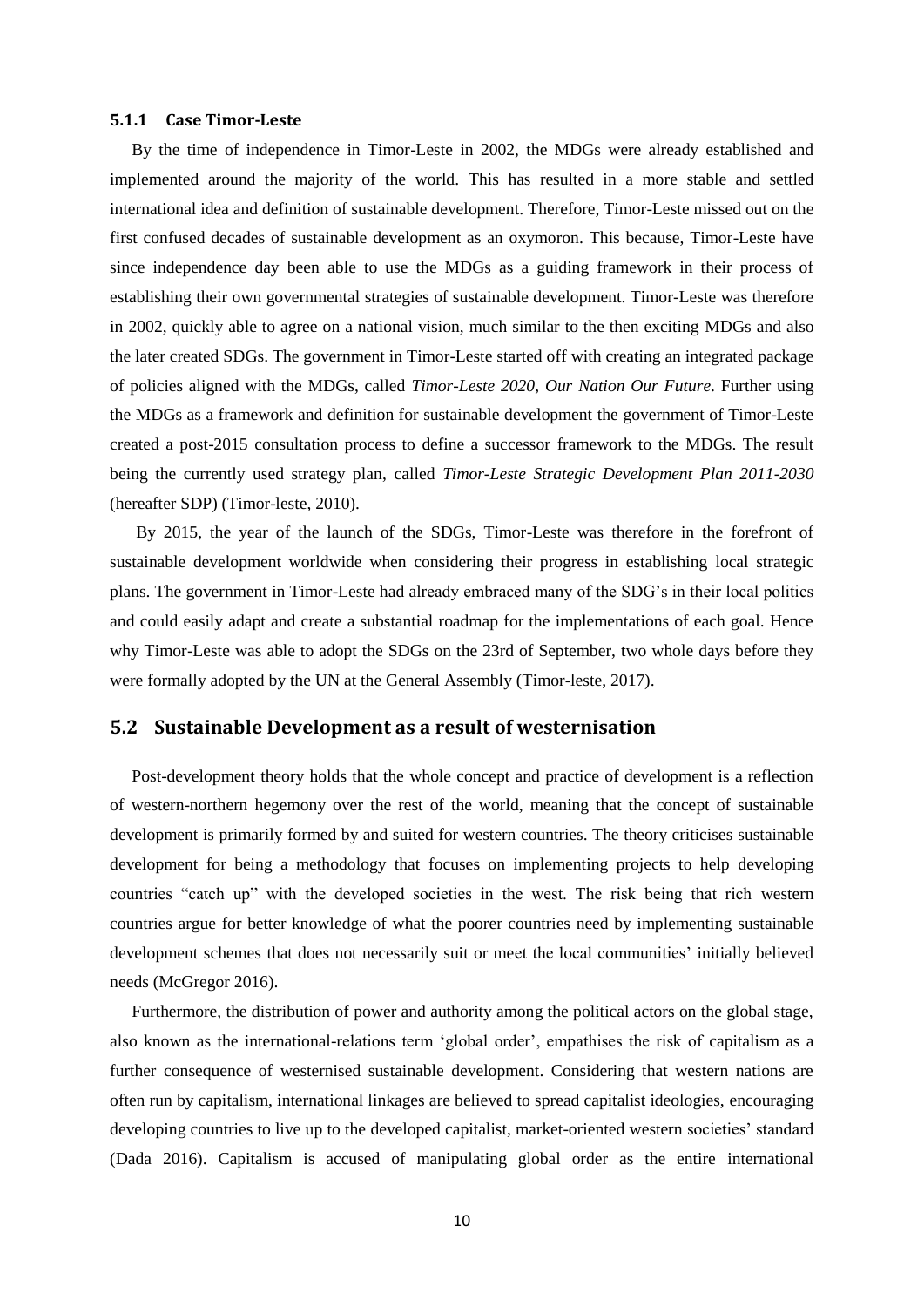relationship system, including international sustainable development relations, easily can be linked back to financial profit (Chomsky, 1999a).

The westernised frame creates a discourse where there is only one correct way to develop and alternative economies of semi-subsistence and low gross domestic product (hereafter GDP) are incomplete (McGregor 2016). This has created a subset of countries and populations aiming to become what they have been taught is the ideal state and were economic growth equates with development. In this sense it has become a form of neo-colonialism (Howitt & Stevens 2010) where developed western countries implement schemes that do not necessarily suit local social development needs (McGregor 2007). Dada (2016) continues by stating that sustainable development has become an ideology where westernisation is the ultimate goal.

#### <span id="page-15-0"></span>**5.2.1 Case Timor-Leste**

McGregor's (2007) analyse of post-development theory partly explains why significant monetary aid and international assistance has seen relatively little progress in terms of meeting people's basic social needs in places like Timor-Leste. The young country's leaders are proven to be influenced by the idea of westernised economic development which is affecting the countries evaluation on resources. The prioritisation of the petroleum industry in Timor-Leste is a clear example proving that Timor-Leste's government has been influenced by the western development praxis. Petroleum projects have been responsible for building superhighways through residential areas in Timor-Leste, jeopardising people's livelihoods, not only in the form of food security but also disturbing culturally significant lands (Lundahl and Sjöholm, 2008).

Despite attempts to economically catch up, Timor-Leste is still financially struggling as economic growth from state owned natural resources, such as petroleum, is not yet reaching the rural poor, which is the majority of the country's population. Traditionally, before westernised capitalist measures, locals would value land and natural resources as local currency. However, on a global scale and though a capitalist framework, traditional Timorese are rated poor as 41% of the country's population is estimated to be living in absolute poverty, with 73% on less than USD2 a day (Carroll-Bell, 2015). The government's focus on developing a westernised economy and policy instead of sustaining social development has increased the economic and social inequality. According to Carrol-Bell (2015) a big part of the problem lies with the orthodox development meaning that economic growth equates with development. The GDP of a country has continually been used by intergovernmental organisations such as the UN, to equate their economical stance to their level of development. The approach can be critically judged for being ethnocentric and one dimensional. The approach fails to adapt and custom sustainable development to the setting to suit the local authority, population and ways of society for the benefit of the social justice and development. Carroll-Bell (2015) summarises by arguing that, despite significant resources, Timor-Leste will remain far from reaching long-term and stable sustainable development until local social development is prioritised.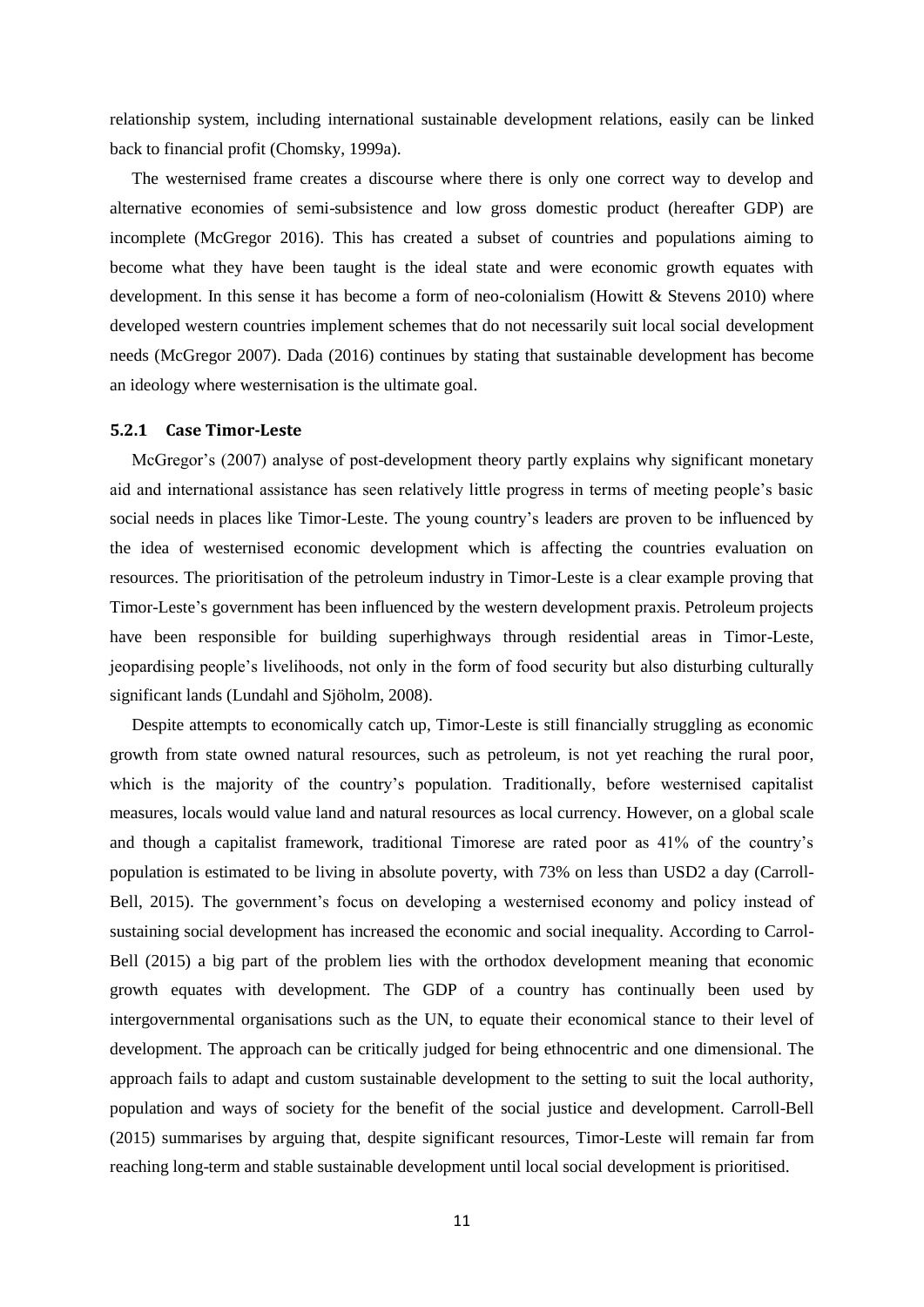Much suggests that as long as power and authority is ruled by westernisation and capitalism, or as Chomsky (1999b) puts it; as long as there is profit over people, the prospects of a sustainable and developed future in Timor-Leste looks blank.

In spite of raising criticisms against westernised sustainable development, the purpose is not to denounce the western involvement too harshly, especially considering moral obligation and responsibility. Frankly meaning that although there is no legal obligation for developed countries to help developing countries, there is a certain moral duty to do so (Mahon, 1972). As long as the benefactors and intentions are focussed on improving the lives of the poorest, most marginalised and most vulnerable people on the planet, regardless of race, religion or location, the argument is that the moral of not getting involved at all does not align with the moral obligation.

Westernisation, capitalism and global order have indeed, in the past failed to distribute enough power and authority to social development. However, once again the timing of the governmental collapse in Timor-Leste was to their favour as Timor-Leste have been able to tailor their roadmap to sustainable development success in a better way that suits the local communities' initially believed needs by using the 'five Ps'. Placing the SPD in terms of the 'five Ps' of the SDGs, the prime priority in Timor-Leste has been on 'People' in the short term, 'Prosperity' in the medium term and 'Planet' in the longer term. This means that the economic and capitalist westernisation has not infiltrated to neither the first or long-term priority. Meanwhile, 'Peace' has been the basis for Timor-Leste's development aspiration since 2002, and 'Partnerships' has already been a strong dimension of Timor-Leste's engagement with the rest of the world. Although Timor-Leste's roadmap for the implementation of the 2030 agenda starts with partnership, Timor-Leste has via the SDP integrated a package of international policies that align with the MDGs and SDGs that reflect their unique history, culture and heritage. Therefore, Timor-Leste are creating an unique sustainable development plan with western support but hopefully without mimicking western ideologies (Timor-Leste, 2017; Timor-Leste, 2010).

## <span id="page-16-0"></span>**5.3 Sustainable Development rushing development**

International sustainable development organisations often rush to develop and fail to sufficiently consult and include local people in an outsider-concern oriented approach. This does not just mean that the whole original concept of sustainable development lacks the ability to consider and adjust to meet the needs of local traditions and societies but also creates a subset of nations and populations who struggle with trust (Dada 2016).

Rothstein (2017) claims that the level of trust that local citizens feel for the politicians, institutions and governmental systems in charge reflects on the evaluation of the moral standard in the country. He continues by arguing that trust is psychologically delicate and hard to repair once broken. Rothstein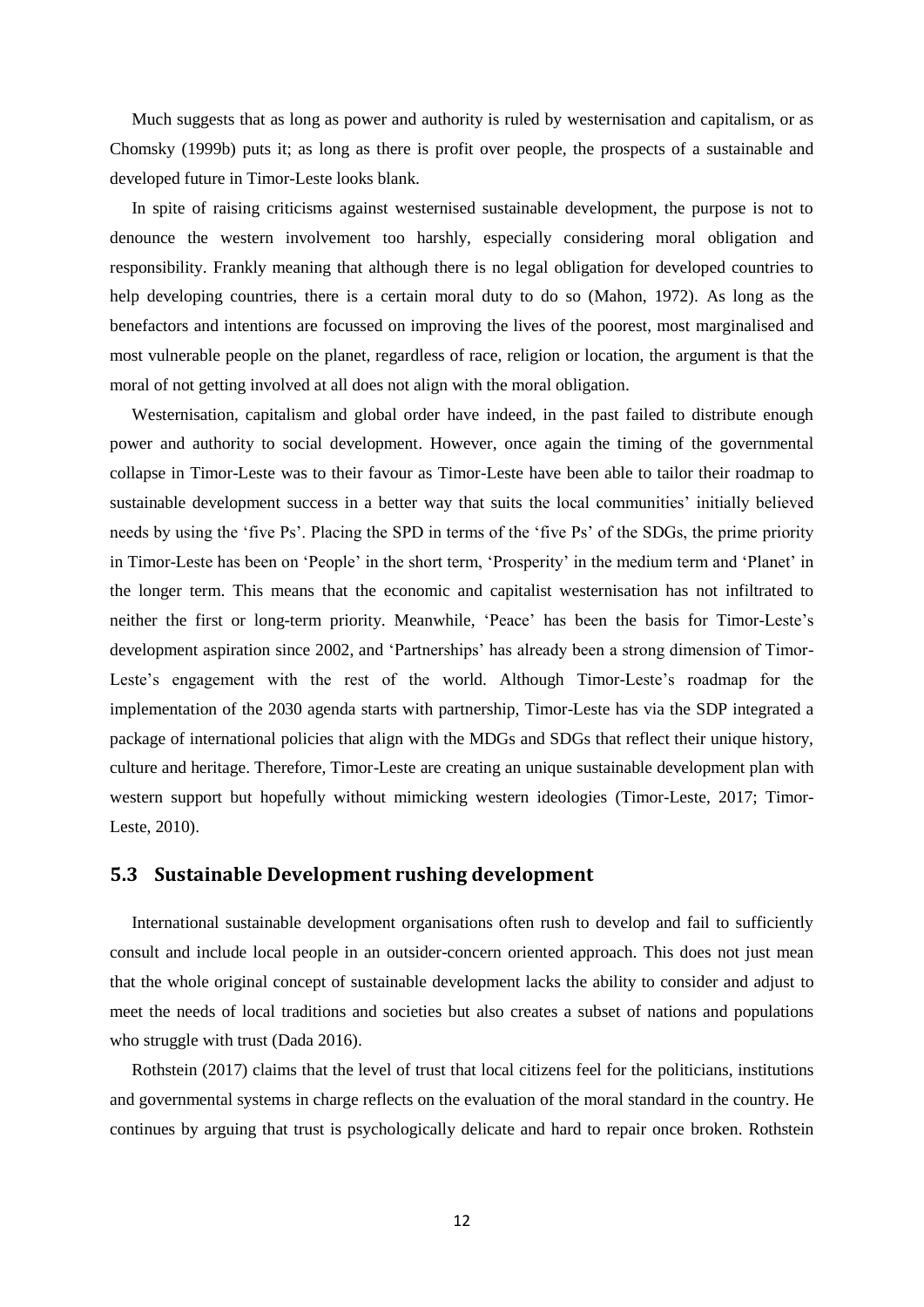(2017) also highlights the importance of no corruption in official institutions and states that social trust is crucial for a working democratic country.

On that note, Ringborg (2017) criticises the lack of a democratic goal in the SDG's and continues by stating that democracy is crucial for achieving sustainable development. Ringborg (2017) draws the conclusion that if a nation has first and foremost achieved a strong, transparent, trusted and corruption free democracy the more likely the nation is to reach the SDGs. However the requirement is that the democratic system is highly respected and understood by the local citizens. A functioning democracy lay the base of giving local citizens a political voice. Without the base of a stable democracy, the risk is that national politics will fail to evenly balance relevant interests in social development in their haste to develop the national economy and environment. Depending on how well a nation meets the basic factors of a strong, transparent, trusting and corruption free democracy is believed to cohere with the nation's progresses and failures with sustainable development.

#### <span id="page-17-0"></span>**5.3.1 Case Timor-Leste**

The UN administration period in Timor-Leste is an example of a sustainable development project rushing to develop. The UN administration period was implemented with good intentions and during this period the UN helped with a lot of the rebuild of government and non government institutions, such as the police and defence forces in Timor-Leste.

Despite this, the temporary UN administration period has been regarded as deficient in supporting the local Timorese. The main criticism being that the UN was too controlling for a short amount of time without consoling and listening to the local Timorese for a more long-term solution. The UN are criticised for leaving Timor-Leste to fight for their own without enough funding and with only a skeleton of a ready country (Flores-Castillo, 2013). The UN therefore failed to successfully implement stable foundations for sustainable development in Timor-Leste as only two out of the three dimensions of sustainable development were properly supported. The third, social dimension was still left on its knees. The primary issues being that the decades of violence has left the population of Timor-Leste profoundly traumatised and humiliated which is a much more complex issue to tackle than short term administration.

Although the violent history has resulted in a nation suffering with a wounded economic and environmental development the biggest wound was left on the social development and the souls of the local Timorese (Carvalho & Palmer, 2012). Once again the Timorese were victims of an international organisation that rushed to develop and therefore failed to sufficiently consult and include locals.

Moving further on to the importance of democracy, the German think tank Bertelsmann Stiftung and UN Sustainable Development Solutions Network has presented *The SDG Index and Dashboards Report 2017* report were 157 counties have been ranked on how well each country performs in relation to each of the 17 SDGs. The list shows are great trend of the top ranked countries being countries with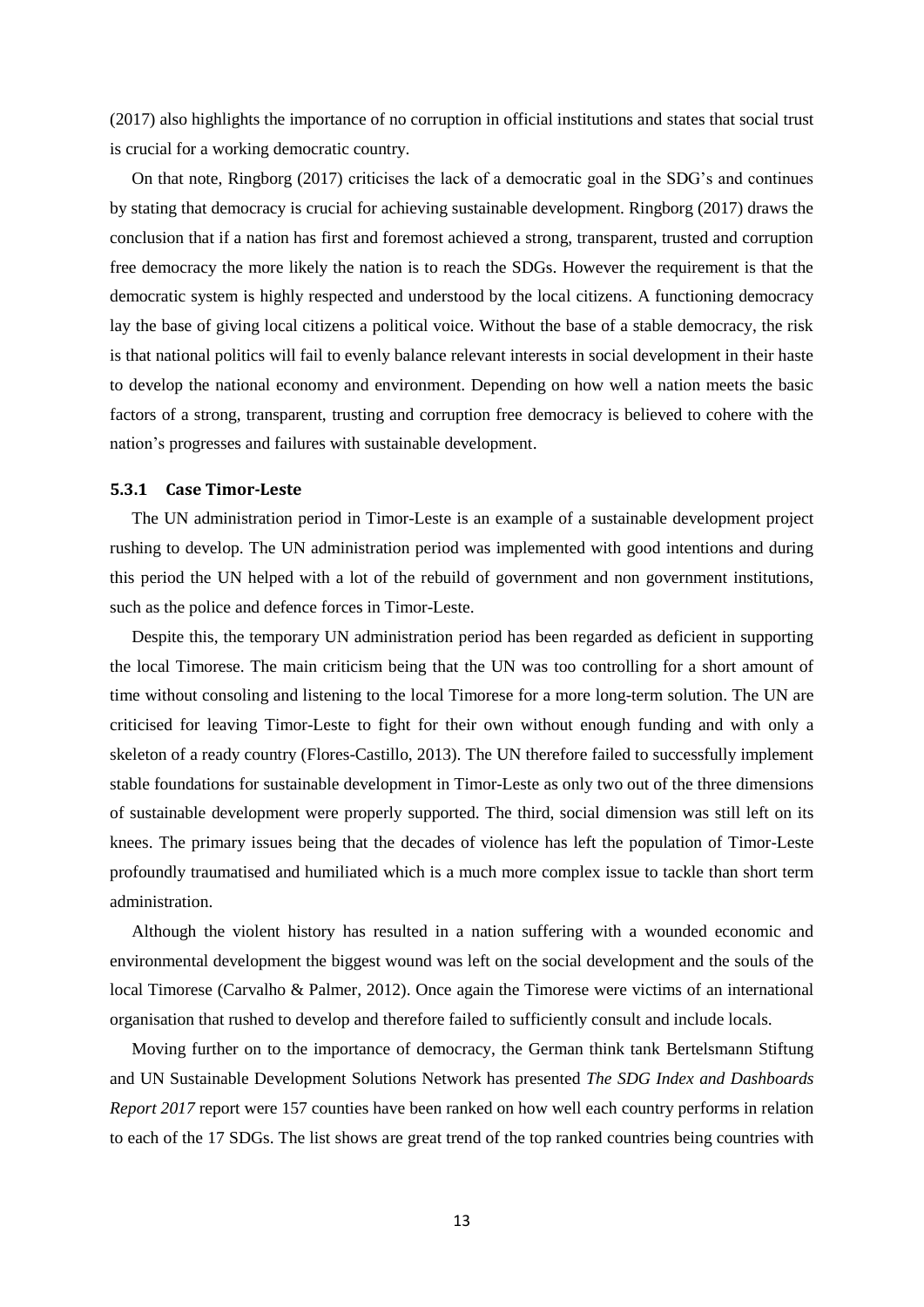stable and trusted democracies (Sachs, et al. 2017). This report therefore backs up Ringborg's (2017) theory of a connecting between a stable democratic base and successful sustainable development.

While the government in Timor-Leste is understandably under pressure, from both international forces and also partly from local Timorese who have waited a long time for independence, to develop quickly (Carvalho & Palmer 2012), there are still expectations of appropriate consultation. Timor-Leste has in the first decade of independence successfully laid their own foundation for peace, stability and nation-building. The country has also built an impressive track record regarding human rights and democracy, rating well above their neighbouring Southeast Asian countries. The relatively new government has managed to keep stable peace for the first time in modern history and finally been able to truly focus on development.

With a fresh memory of the importance of peace the government in Timor-Leste has strongly advocated for a goal supporting peace during the establishment of the SDGs. This resulted in goal number 16; peace, stability and effective institutions, which is particularly relevant for developing countries such as Timor-Leste. Another important element of Timor-Leste's approach to achieving the SDGs (and the previous MDGs) was to sequence and focus attention on priority development needs (i.e. SDG targets and indicators). This sequencing was based on the developmental status of the country, as well as those priorities identified in order to meet people's needs, while also maintaining peace and social cohesion (Timor-Leste, 2017).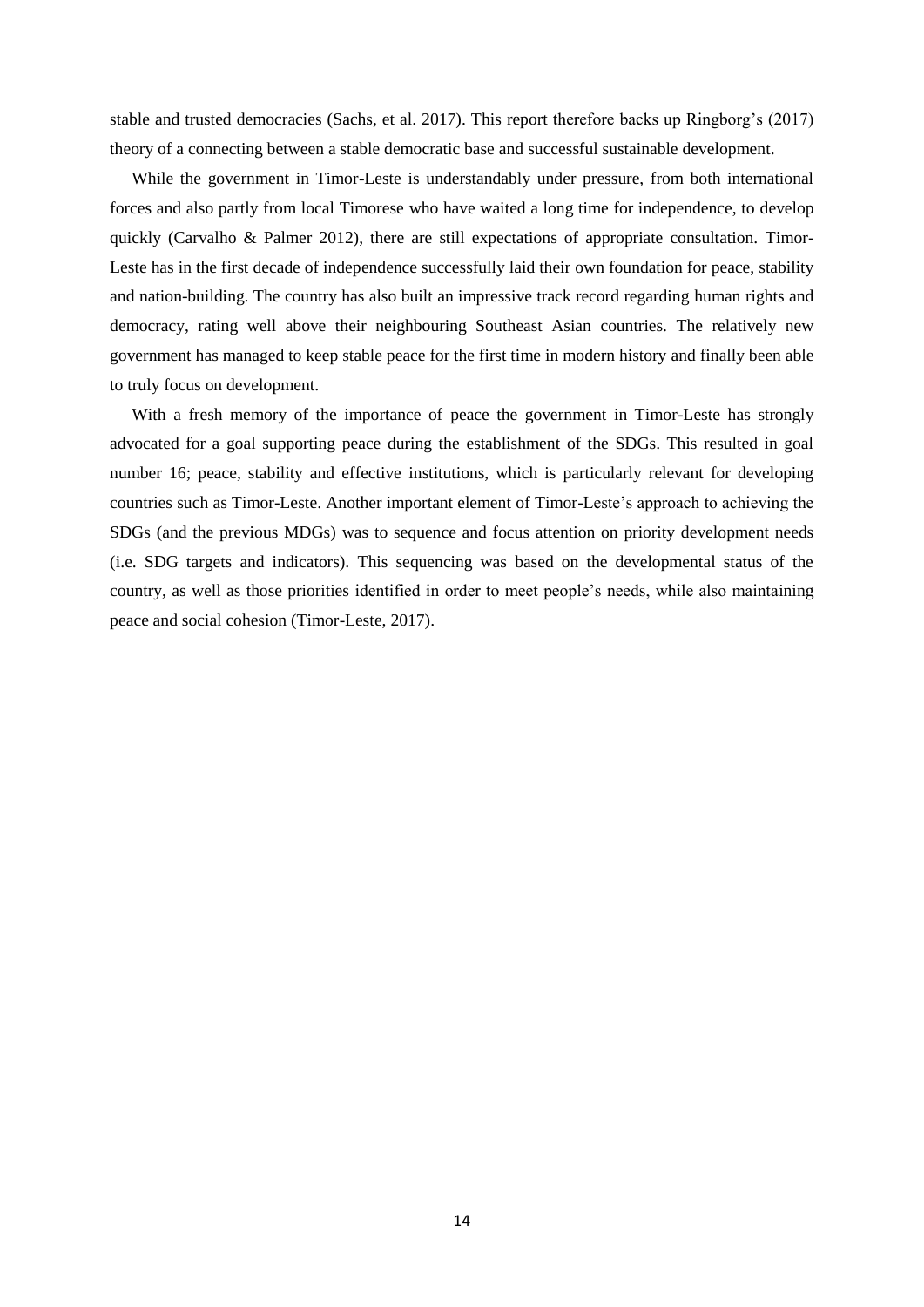## <span id="page-19-0"></span>**6 Discussion**

Firstly and considering sustainable development as an oxymoron; this consequence is proven to have influenced the sustainable development implementations despite Brundtland's definition, as the discussion of trying to settle for a singular definition is to present day a hot topic. However, considering the Timor-Leste case, the consequence was proven to be partly settled due to the implementation of the MDGs and the SDGs. By creating a unified framework and by interlinking different interests, the SDGs have indeed solved much of the previously big issue with sustainable development being an oxymoron. The SDGs can therefore also be argued for being the new established definition for sustainable development. With that stated, it is important to remember that the expectations of the level of sustainable development ambitions and challenges differ depending on national circumstances (UN, 2015).

In a wider general context the SDGs vary depending on the country's ability to perform. In that sense, Bender's (2012) theory that the definition of sustainable development differs depending on the situation applies to the SDGs and a singular and established definition is still absent. Considering Kate's et al. (2016) argument that if Bender's statement was true, this would mean that sustainable development is meaningless and also in the risk for opening up the opportunity to distort the purpose of implementing sustainable development.

This result means that, as people and organisations are known to frame matters in a way that ultimately benefit their own credibility, Timor-Leste has been framed to look at sustainable development implementations through the same or similar lens created by the organisations' own personal interests. This would mean that Timor-Leste has been framed to implement sustainable development in a way that benefits the UN first and Timor-Leste second (O'Neill et al, 2015).

However, with the knowledge of the SDGs framework, I do believe that the SDGs are well aware of all of these risks and have settled for a unified framework with clear, illustrated goals as a definitional base, as well as accounted for different national circumstances. Therefore reducing the risk of sustainable development becoming irrelevant and meaningless. I also believe that the SDGs are a great example of a compromise and a way for different interests to work together rather than against each other by truly including the third dimension, social development, into the policy. The new understanding being that sustainable development is about combining interests and not about pleasing either social, economic or environmental development but a balanced combination (Lehtonen, 2004). Furthermore, the common perception has in the past been that the three pillars are all the encounters and that they are separate (Żak, 2015). The SDGs have proven that there are at least 17 interlinked interests that all depend on and affect each other regardless if they primarily are associated with either social- economic or environmental development.

For future reference, I believe that it is important, especially for developing countries such as Timor-Leste, to be aware that it is difficult to create a unified definition regarding such an extensive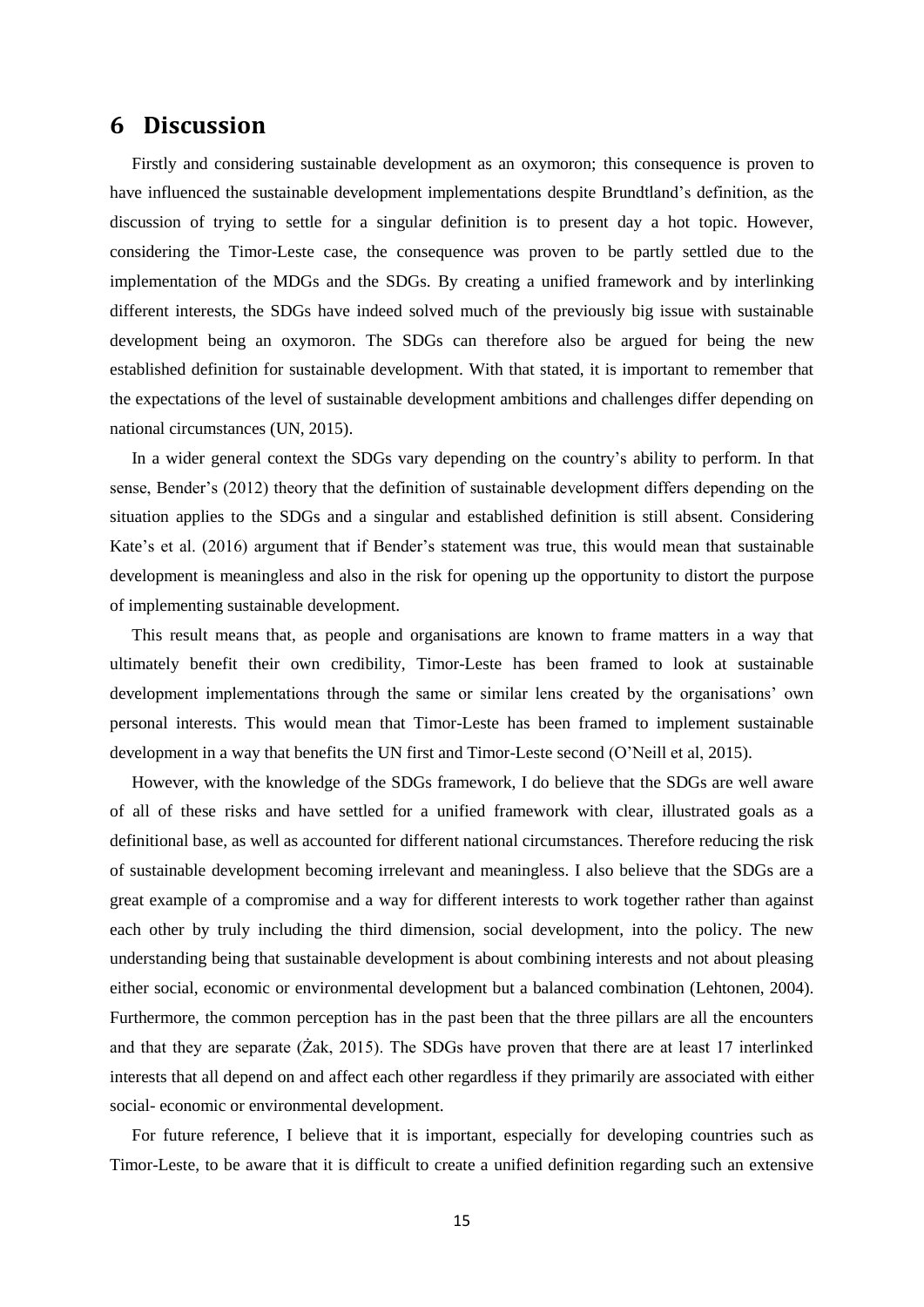concept that suits all. Furthermore and on a global scale, I believe that this acknowledgement would benefit future sustainable development implementations as local governments would only use the concept of sustainable development as a guideline but yet keep developing strategies that meets local needs, such as Timor-Leste did by creating *Timor-Leste 2020, Our Nation Our Future* and *Timor-Leste Strategic Development Plan 2011-2030* (Timor-leste, 2010). This because, when climate change issues and sustainable development actions have been spread by larger government policies the will to act on a more personal level has not seemed as assessable and have also been spread and framed before shared with the general public.

Secondly and considering sustainable development as a result of westernisation; this consequence is proven to have influenced the sustainable development implementations despite good moral intentions as Timor-Leste is to present day struggling with poverty. The conclusion that western societies have been idealised in the eyes of the politicians of newly independent Timor-Leste is quite easy to draw considering the strong outcomes of an overpowered economic development over the social development in Timor-Leste. However, the SDGS implementation of the two extra Ps of sustainable development; partnership and peace, has boosted the social development power.

In a wider general context the consequence of sustainable development as a result of westernisation can be argued for being more focussed on how the development looks to the rest of the world instead of focusing on local consequences. This section of the study has further highlighted the social issues that follow when sustainable development has become politicised, been made into general statements and merged into a westernised concept built by and for capitalist countries. The risks being that the idea of sustainable development has been formed by capitalism and exploited into such a wide range concept that it does not fit in anywhere and lost its purpose. The argument of acting with good moral intentions fails to impress when social and local traditions are not respected. While acting in good moral spirits it is indeed impossible to help and get involved without passing on some of the developed countries ideologies. Western ideologies are, after all, the developed countries' reference framework. Good moral intentions are however not worth much when the outcome is primarily negative (Mahon, 1972). Western sustainable development are fulfilling the need to catch up economically with western countries rather than listening to the local communities' needs. The establishment is that the track record of letting economy and power rule the world is not suitable as it is often results in a suffering social development as proven in Timor-Leste.

This result means that, although western sustainable development implementations are implemented with good intentions and many governments and organisations have great sustainable development ideas the outcomes are not necessarily positive. Considering the Timor-Leste case natives had their own ideas and ways taken away from them by government and bigger organisations. When power is taken and not given the power becomes unbalanced and unfair regardless of the intention.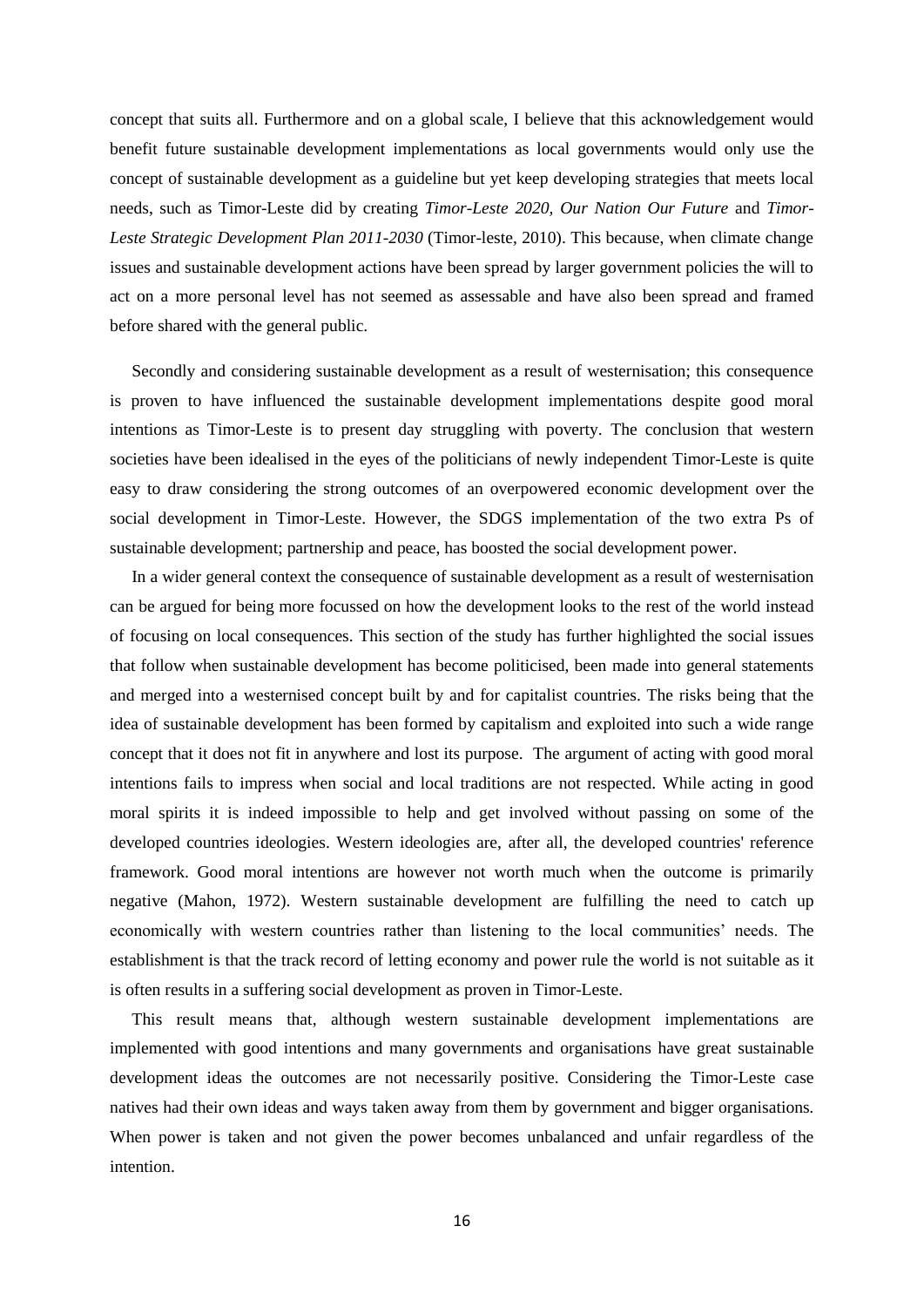However, with the five Ps and with the benefit of hindsight, I believe that the SDGs promote a stronger link between sustainable development and the world as a whole instead of a policy set and ruled solely by developed countries (UN, 2017). Therefore, the SDGs are discouraging one type of way of living to teach other ways of living and instead encourage meeting in the middle for a more give and take relationship creating equal possibilities for influencing sustainable development implementations. Additionally and considering moral obligation and responsibility, I believe that the SDGs are an act of moral obligation that attempts to act with the importance of an equal relationship and respect for social involvement in mind. As a counter reaction to the post-development theory and the lack of commitment and international consensus on the importance of social development, the SDGs are an alternative solution.

For future reference, I believe that there is a need to actively keep focus on social development and local inclusion to avoid copied and mismatched attempts to keep up with ideologies that is not suited for the local people involved. Furthermore, as long as the result is profit over people, westernised influenced sustainable development cannot be disregarded as a consequence to be ignored as there is a risk of hiding behind good moral intentions while increasing social and economic inequality.

Finally and considering sustainable development rushing development; this consequence is proven to have influenced international sustainable development implementations in Timor-Leste, despite Timor-Leste's history of untrustworthy international interference. This consequence is also proven to be strongly interlinked with the previously discussed consequence as it coheres with social development, moral intentions and equal relationships. The major negative outcome of the consequence is that not enough time is spent in establishing and earning trust. Considering the Portuguese colonisation followed shortly by Indonesian occupation and the UN's rushed administration period, the local Timorese have little reason to trust in international countries' interests and as Rothstein (2017) states trust is psychologically delicate and hard to repair once broken. However, Timor-Leste has proven to have used their experience of bad relationships and influenced the SDGs towards stronger partnership.

In a wider general context a transparent and trusted government is important as it leads the way to a stable and democratic country which is a good foundation for implementing sustainable development. Moreover, without enough time to invest in a trusting and democratic relationship between local populations and political powers the chances of a united, sustainable and developed country grow very slim. The lack of a democratic goal in the SDGs can therefore on a global scale be classed as a backlash for future sustainable development implementations. Furthermore, the importance of no corruption in official institutions, although implemented with good intentions, cannot be underestimated because as earlier mentioned, social trust is crucial for a working democratic country.

This result means that, even when none corrupted organisations, such as the UN, implement sustainable development in a rushed manner, especially in a new and fragile country such as Timor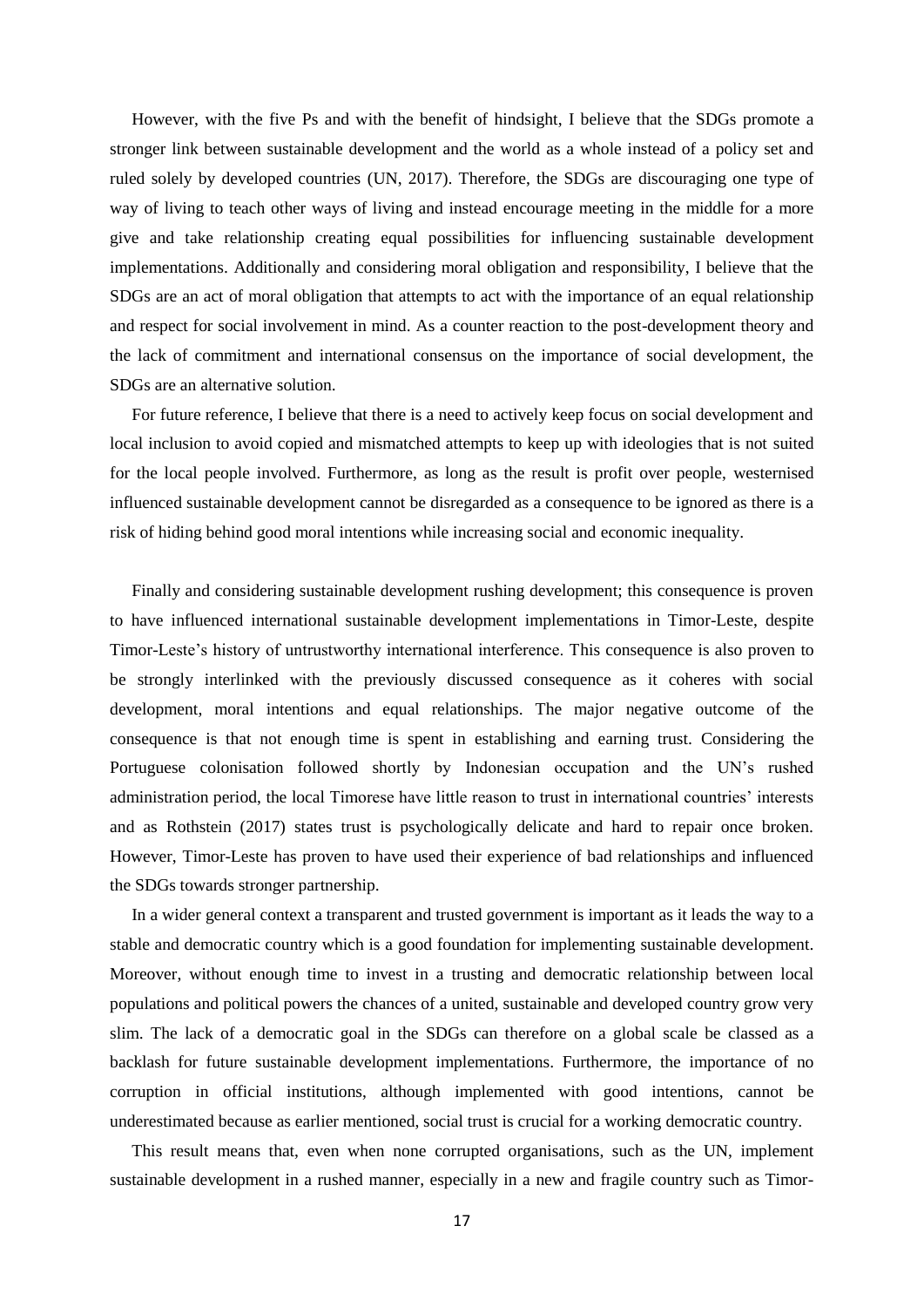Leste, the border of "taking over" and helping is very unclear. Rothstein's (2017) statement argue against the local Timorese's ability to fabricate the level of trust needed for being able to rush international development, as they have had their trust for international rulers damaged in the recent past. Timor-Leste has for hundreds of years been ruled by undemocratic international forces and is now via the SDGs being rushed to shape their country according to international sustainable development ideas in only 15 years time. The risk being that local Timorese doom the UN for being yet another international power who is telling them how to live.

However, and considering Timor-Leste's influence on the SDGs towards stronger partnership, Timor-Leste shows that they are aware of these risks, and are fighting to remain a peaceful and democratic country. Timor-Leste is in this sense proven to know better than the UN. Timor-Leste's valuable experience of previously bad experiences of international implementations has influenced the outcomes of a stronger peace strategy for the SDGs (Timor-leste, 2017). I believe that this further strengthens the SDGs as a whole as it promotes an equal relationship. Hopefully local Timorese feel that their experiences and ideas matter which I believe advocates for a more transparent and trusted relationship.

For future reference, I believe that the negative outcomes of rushing sustainable development cannot be disregarded as something to be ignored as it does not allow enough time to establish stable democratic countries. In order to in the long run maintain a balanced sustainable development and to interlink with the previous discussed consequences, I believe that social development preferably should be implemented via and in cohesion with the local government rather than predominately by international organisations. Moreover, the UN's temporary administration period rushed development and took over too much power instead of including Timor-Leste, despite their good intentions. I believe that the concept of sustainable development can be revitalised in thought and in practice but to avoid further projects such as UN's temporary administration period in Timor-Leste, there is a need to shift priorities to social development by investing in long term trusting relationships.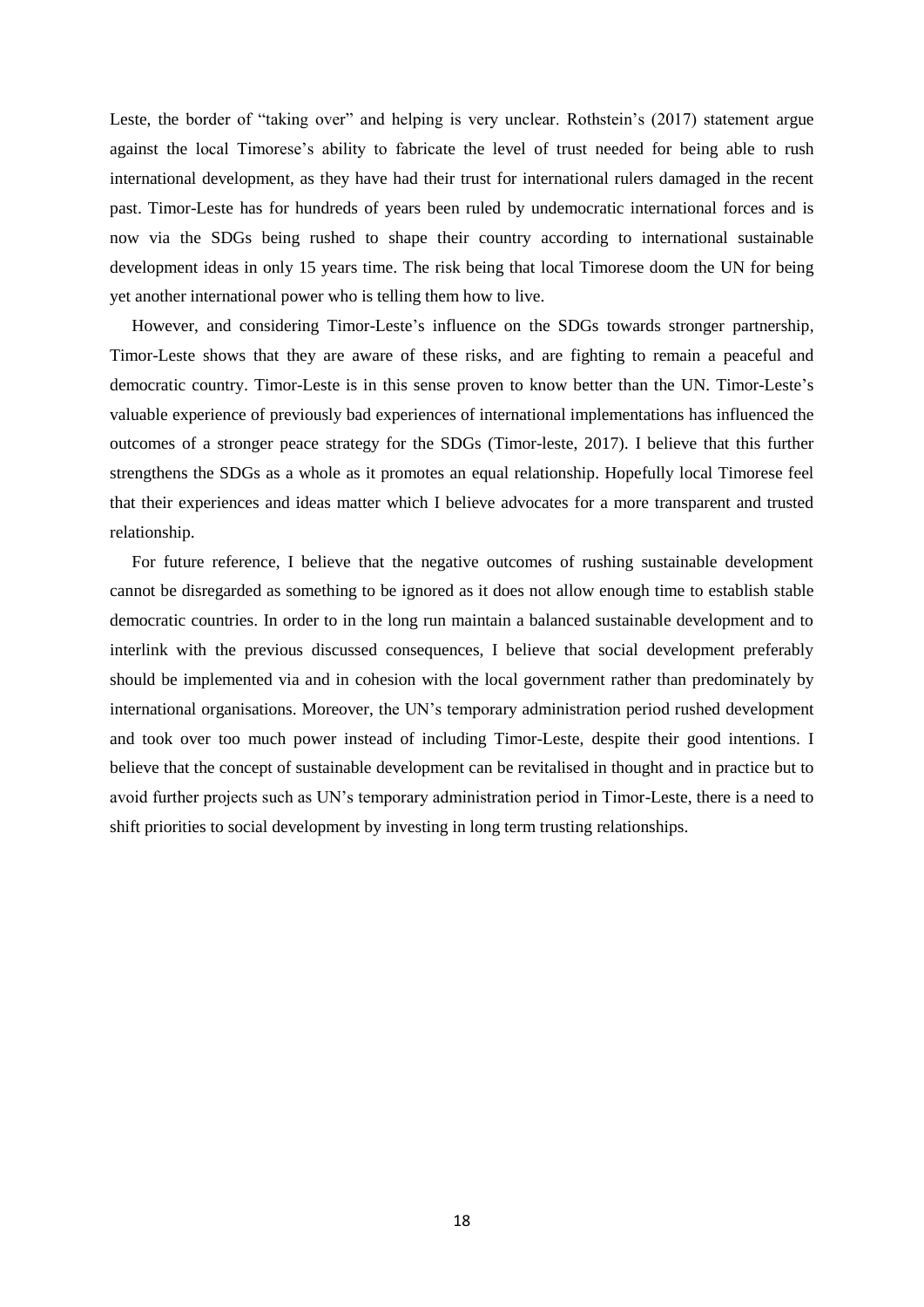## <span id="page-23-0"></span>**7 Conclusion**

This study has shown that a singular common definition for sustainable development is doomed difficult to establish, that western sustainable development implementations are not necessarily positive although implemented with good intentions and that taking the time to establish a trsuting relationship is important as it leads the way to a stable and democratic country which further benefits sustainable development. The common result can be announced straightforward by emphasising the importance of social development.

Drawing from previous literature studies this study argues that sustainable development is failing to include and account for human complexity, uniqueness and social development. This lack of attention is proven to be the greatest outcome of the sustainable development consequences. It explains both the difficulties with trying to define sustainable development and is shown in the confusing and sometimes negative results of implementing and rushing irrelevant western sustainable development schemes.

However, in general terms the United Nations Sustainable Development Goals have addressed most of these issues and have been proven to be a relevant sustainable development framework to build upon for future reference.

My personal conclusion is that all three consequences are interlinked with each other and that they all influence sustainable development implementations positively and/or negatively depending on how much emphasis is put on social development. To strengthen the sustainable development implementations in the future I believe that every different case should be evaluated and matched with their unique need and that sustainable development needs to be at the stage were sustainable social development always is the priority over economic development.

However, I also draw my personal conclusion that the SDGs are actively trying to amend previous negative sustainable development consequences and once again the level of success to do so has depended on the level of attention given to social development. In my opinion the SDGs combined with the lessons learned in this study is the first step towards truly reaching a more sustainable and socially fair environment without suppressing the need to develop and keep up with the rest of the world.

The challenge for future studies is to keep developing as there is an acute need for improvement in developing countries such as Timor-Leste as well as preserving culture and tradition. There is a need for a gradual process working together with and involving the community at each step of the way to ensure they are ready to move forward. The importance of social development cannot be disregarded as something to be left behind and forgotten, but rather built upon and learnt from to further improve the lives of its beneficiaries, but in the way they see fit.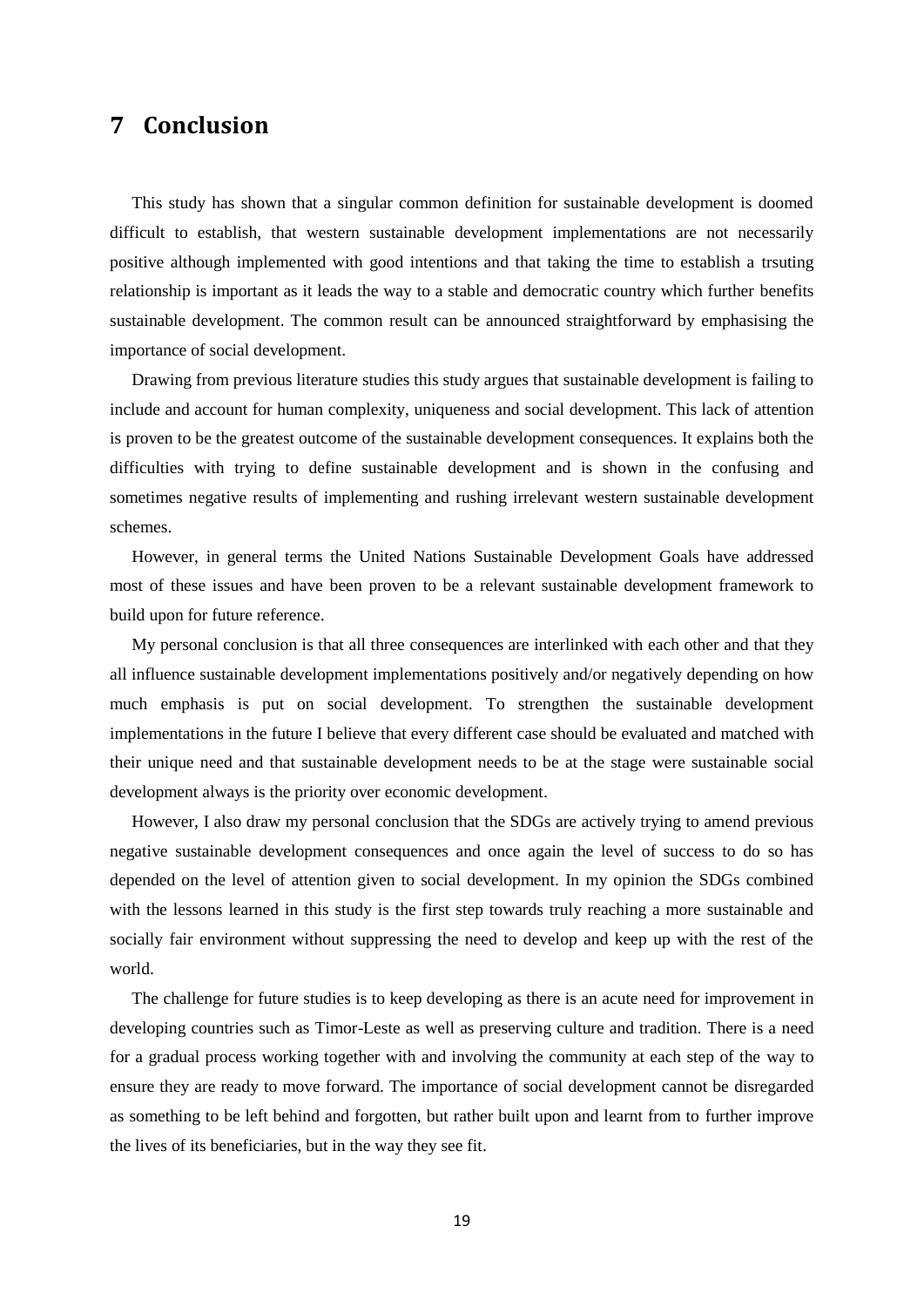## <span id="page-24-0"></span>**8 References**

- Bender, H. (2012). Reshaping environments (1st ed.). Cambridge, England: Cambridge University Press.
- Brand, U. (2012). Green Economy the Next Oxymoron? No Lessons Learned from Failures of Implementing Sustainable Development. *GAIA - Ecological Perspectives for Science and Society*, 21(1), pp.28-32.
- Carroll-Bell, S. (2015). Development Alternatives in Timor-Leste. *Bijdragen tot de taal-, land- en volkenkunde / Journal of the Humanities and Social Sciences of Southeast Asia,* 171(2-3), pp. 312- 345.
- Carvalho, DA & Palmer, L. (2012), Engaging Communities in Resource Development Initiatives in Timor Leste. *Langton, M and Langbottom, J (eds), Community Futures, Legal Architecture,* Routledge, London, pp.251-268.
- Chomsky, N. (1999a), Profit over people: Neoliberalism and global order, *Seven Stories Press.* Chapter 1, pp  $19 - 42$  and Chapter 2, pp  $43 - 64$ .
- Chomsky, N. (1999b), Chapter 3: The passion for free markets In Profit over People. New York: *Seven Stories Press*. Pp. 63 – 87.
- Colantonio, A (2009) Social sustainability: a review and critique of traditional versus emerging themes and assessment methods. In: Horner, M. and Price, A. and Bebbington, J. and Emmanuel, R., (eds.) Sue-Mot Conference 2009: Second International Conference on Whole Life Urban Sustainability and Its Assessment: Conference Proce. Loughborough University, Loughborough, pp. 865-885. ISBN 9780947974
- Dada, S. (2016). Post-Development and the cole of tradition in the process of development*. Trames. Journal of the Humanities and Social Sciences*, 20(1), p.75.
- Flores-Castillo, R. (2013). While the community is waiting for Malai: Local life ways and traditions of change in Tartehi and Lekitehi, Timor-Leste. *Office of Environmental Programs*, University of Melbourne, pp. 2-25
- Hartley, J. (2009). Academic writing and publishing. London: Routledge. Kates, R, Parris, T & Leiserowitz, A (2016). Environment Magazine - What Is Sustainable Development? Goals, Indicators, Values, and Practice. [online] Environmentmagazine.org. Available at: http://www.environmentmagazine.org/Editorials/Kates-apr05-full.html [Accessed 9 Dec. 2017].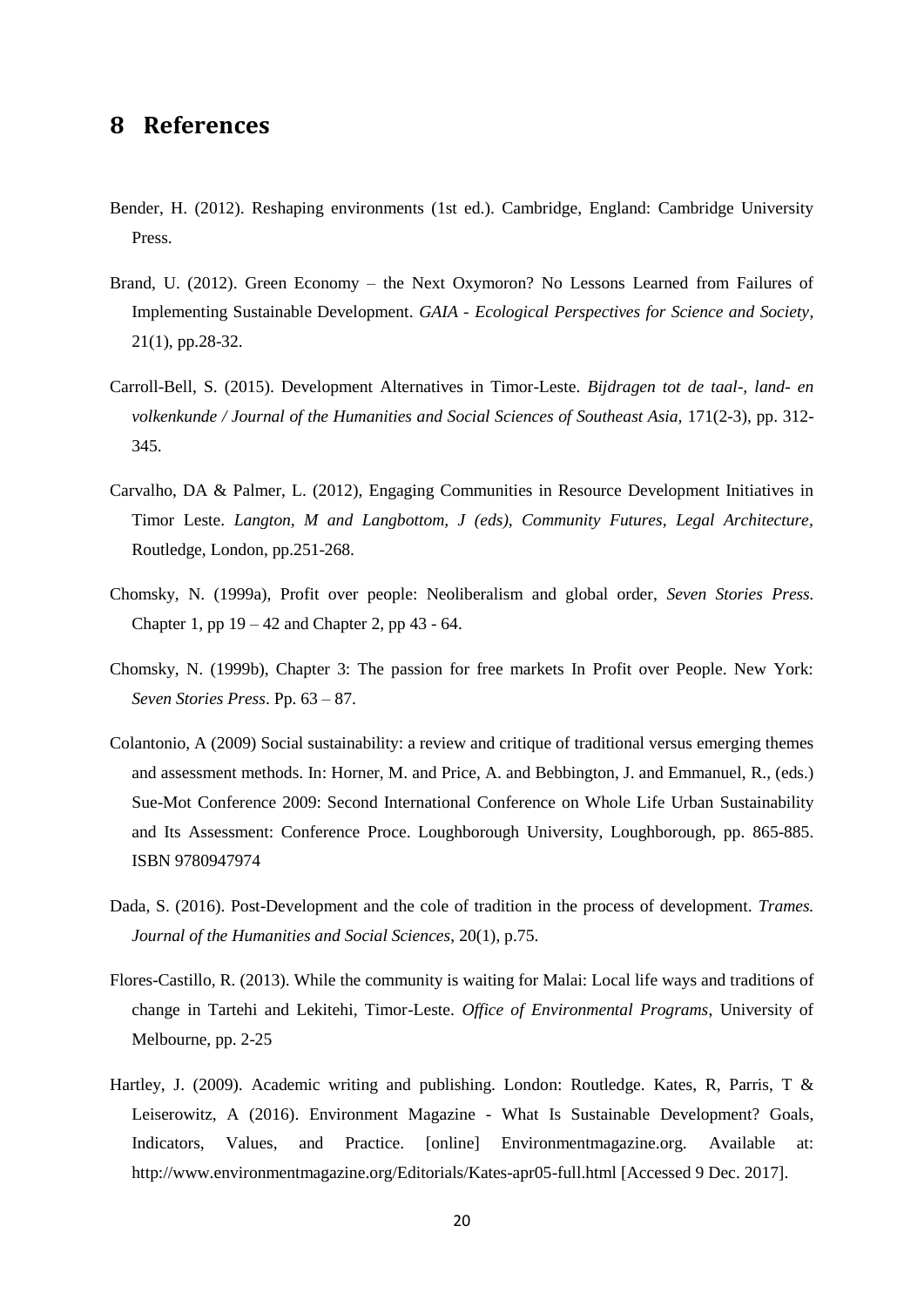- Lehtonen, M. (2004). The environmental–social interface of sustainable development: capabilities, social capital, institutions. *Ecological Economics*, 49(2), pp.199-214.
- Lundahl, M. and Sjöholm, F. (2008). The oil resources of Timor-Leste: curse or blessing? *The Pacific Review*, 21(1), pp.67-86
- Mahon, J. (1972). Responsibility, Moral Judgment and Moral Obligation*. Journal of Moral Education*, 1(3), pp.195-201.
- McGregor, A. (2007). Development, foreign aid and post-development in Timor-Leste. *Third World Quarterly*, 28(1), pp.155-170.
- Melamed, C., Scott, A. & Mitchell, T. (2012), Separated at birth, reunited in Rio? A roadmap to bring environment and development back together. ODI Background Note, *Overseas Development Institute*, London. Vol., Nos pp.
- Miller, C. (2000), "The dynamics of framing environmental values and policy: Four models of *societal* processes*." Environmental Values*, Vol. 9, Nos pp. 211-233.
- O'Neill, S., Williams, H.T., Kurz,T., Wiersma, B. & Boykoff, M. (2015), "Dominant frames in legacy and social media coverage of the IPC Fifth Assessment Report." *Nature Climate Change*, Vol. 5, Nos 4 pp. 380-385
- Ostrom, E. (2009). A General Framework for Analyzing Sustainability of Social-Ecological Systems. Science, 325(5939), pp.419-422.
- Owens, S. (2003). Is there a meaningful definition of sustainability? *Plant Genetic Resources: Characterization and Utilization*, 1(01), pp.5-9.
- Parkin, S., Sommer, F. and Uren, S. (2003). Sustainable development: understanding the concept and practical challenge. *Engineering Sustainability*, 156(1), pp.19-26.
- Redclift, M. (2005). Sustainable development (1987-2005): an oxymoron comes of age. *Sustainable Development*, 13(4), pp.212-227.
- Ringborg, M (2017). The 2030 agenda How do we reach the goals? Stockholm: Global Utmaning
- Rothstein, B. (2017). Corruption and Social Trust: Why the Fish Rots From the Head Down*. Research Yearbook. Institute of Philosophy and Law. Ural Branch of the Russian Academy of Sciences,* 17(1), pp.37-60.
- Sachs, J. D et al. (2017): SDG Index and Dashboards Report 2017. New York: Bertelsmann Stiftung and Sustainable Development Solutions Network (SDSN).